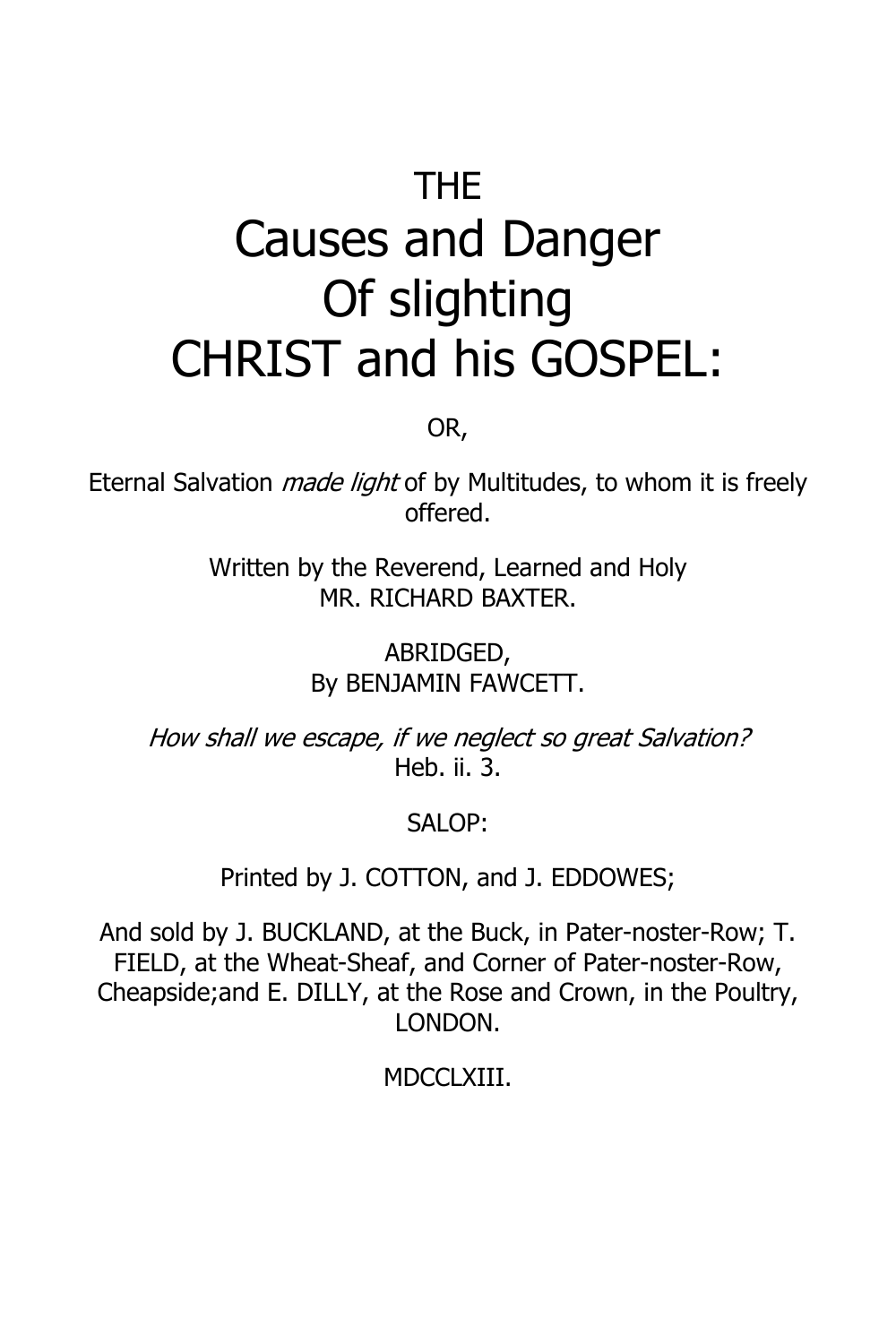# **THE PREFACE**

THE Substance of the following Pages was first preached in the Parish Church at Kidderminster in the Course of the Author's stated Ministry. It was afterward preached in one of the largest Parish Churches in London, to an Auditory so much crouded, that one Nobleman was obliged to stand all the Time; and two others returned back, because they could not get within Hearing, tho' Mr. Baxter's Voice was remarkably loud and clear; and tho' he himself had sent the Day before to desire Room might be provided for his Noble Friend: Even the Incumbent of the Parish had no other Place left for him, but to sit in the Pulpit behind the Preacher. To this last Circumstance Mr. Baxter refers, in an Elegy which he wrote on the Death of that Reverend Brother, inserted amongst his Poetical Fragments, wherein he says,

### "At once one Pulpit held us both."

Here Indifference in Religion is traced up to its real Sources; its destructive Nature and Tendency faithfully represented; the best Remedies are applied, in Order, by a divine Blessing, to check its almost universal Prevalence. With what Propriety and Seriousness does the Author's Preface say,-"It is the slighting of Christ and Salvation, that undoes the World. O happy Man, Reader, if you escape but this Sin! Thousands split their Souls on the Rock, upon which they should be built. Look among Rich and Poor, High and Low, Young and Old, and see whether it appears not, by the whole Tendency of their Conversation, that they value something else more than Christ. Notwithstanding the Proclamations of his Grace in the Gospel, and the common Profession of being his Disciples, and of believing the glorious Things he has promised in another World; does it not appear, by Deceitfulness in his Service, by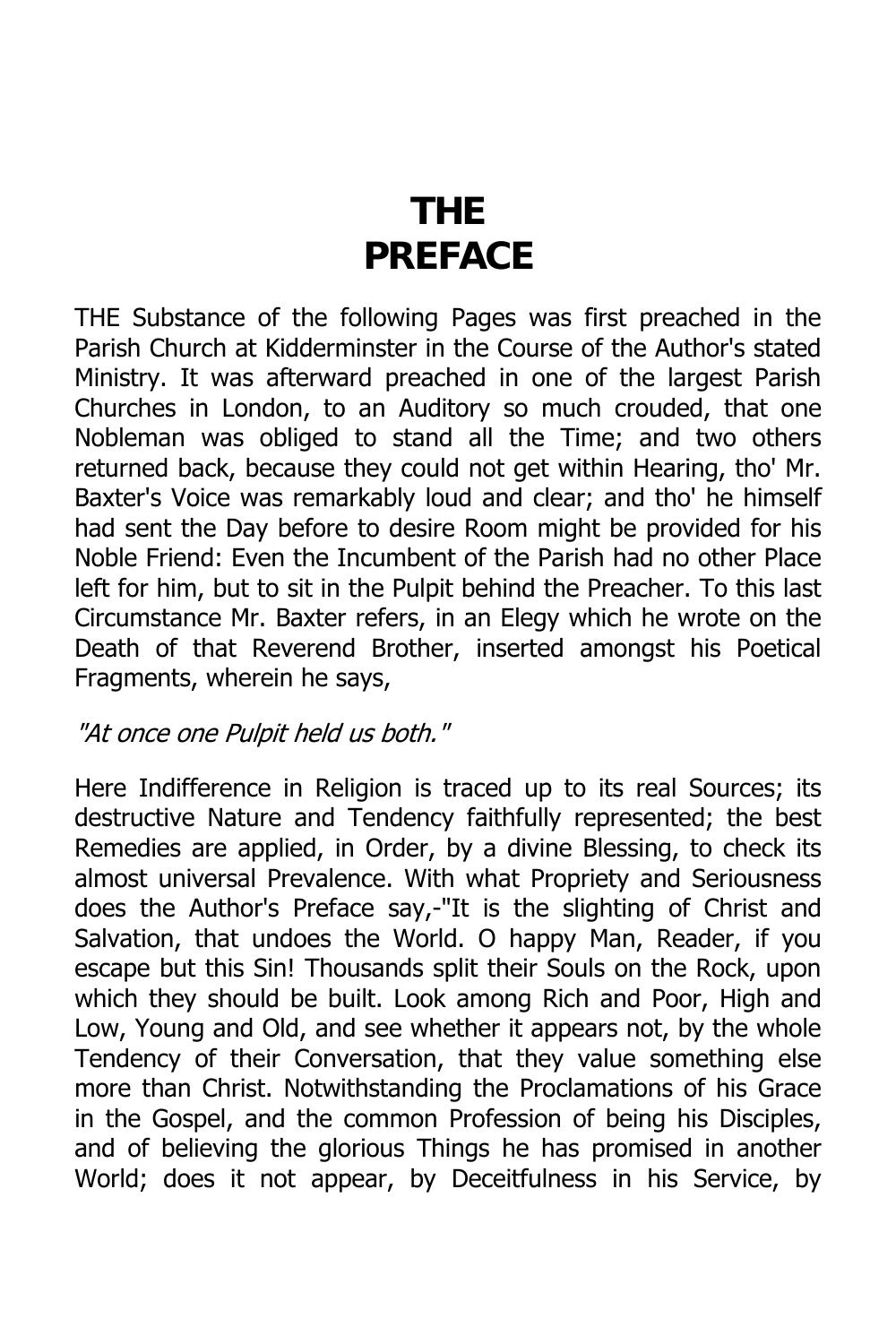heartless Endeavours to obtain his Kingdom, and by busy and delightful Pursuits of the present World, that the Generality of such as are called Christians, are really making light of Christ? And if so, what Wonder if they perish by their Contempt? Will you but seriously read, and well consider as you read, till your Heart be sensible what a Sin it is to make light of Christ and your own Salvation, and till the Lord that bought you, be advanced in the Esteem and Affections of your Soul; this will fulfill my Desires."-And this will indeed fulfill the Desires of those who first requested this Abridgment, and also, of its Compiler.

B. F.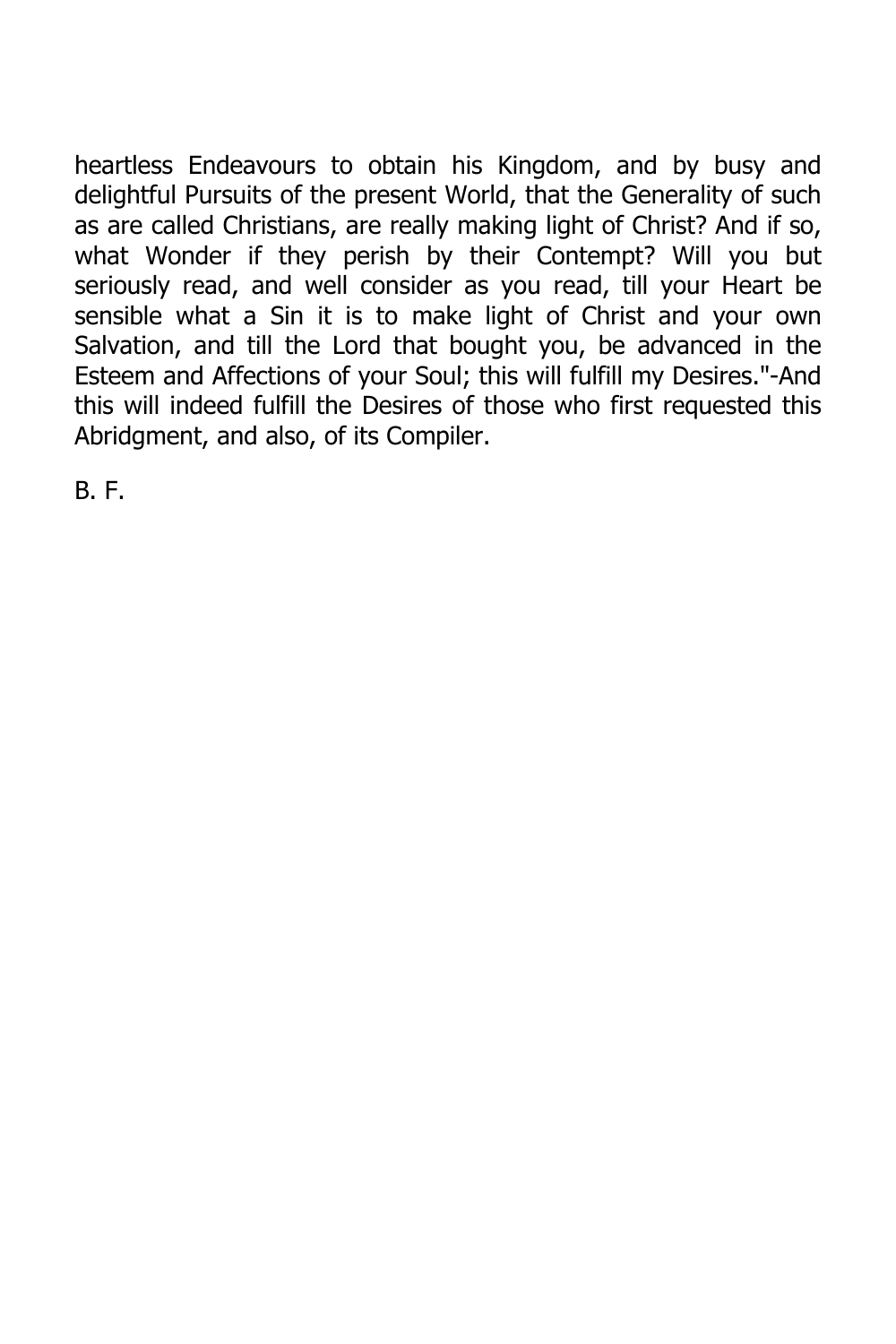#### THE

Causes and Danger Of slighting CHRIST and his Gospel, &c.

#### **MATTHEW XXII. 5.**

But they made light of it.

### **CHAP. I.**

### What it is to make light of Christ.

THE blessed Son of God, who thought it not enough to die for the World, but would himself also be the Preacher of Grace and Salvation, comprizes the Substance of his Gospel in the Parable to which the Text belongs. By the King, that is here said to make the Marriage, is meant God the Father, who, sent his Son into the World, to cleanse Men from their Sins, and espouse them to himself. By the King's Son, for whom the Marriage is made, is meant the Lord Jesus Christ, the eternal Son of God, who took to his Godhead the Nature of Man, that he might be capable of being their Redeemer when they had lost themselves in Sin. By the Marriage is meant the uniting of Christ to the Souls of Sinners, when he gives up himself to them to be their Saviour, and they give up themselves to him, as his redeemed, to be saved and ruled by him. The Perfection of this Marriage will be at the Day of Judgment, when the Union between Christ and his whole Church shall be publickly solemnized. The Word here translated Marriage, rather signifys the Marriage.Feast, and intimates, that all Men are invited by the Gospel to come in and partake of Christ and Salvation, even all the peculiar Blessings Christ's Disciples. The Invitation is from the blessed God. The Servants that invite, are the Preachers of the Gospel, who are sent by God for that Purpose.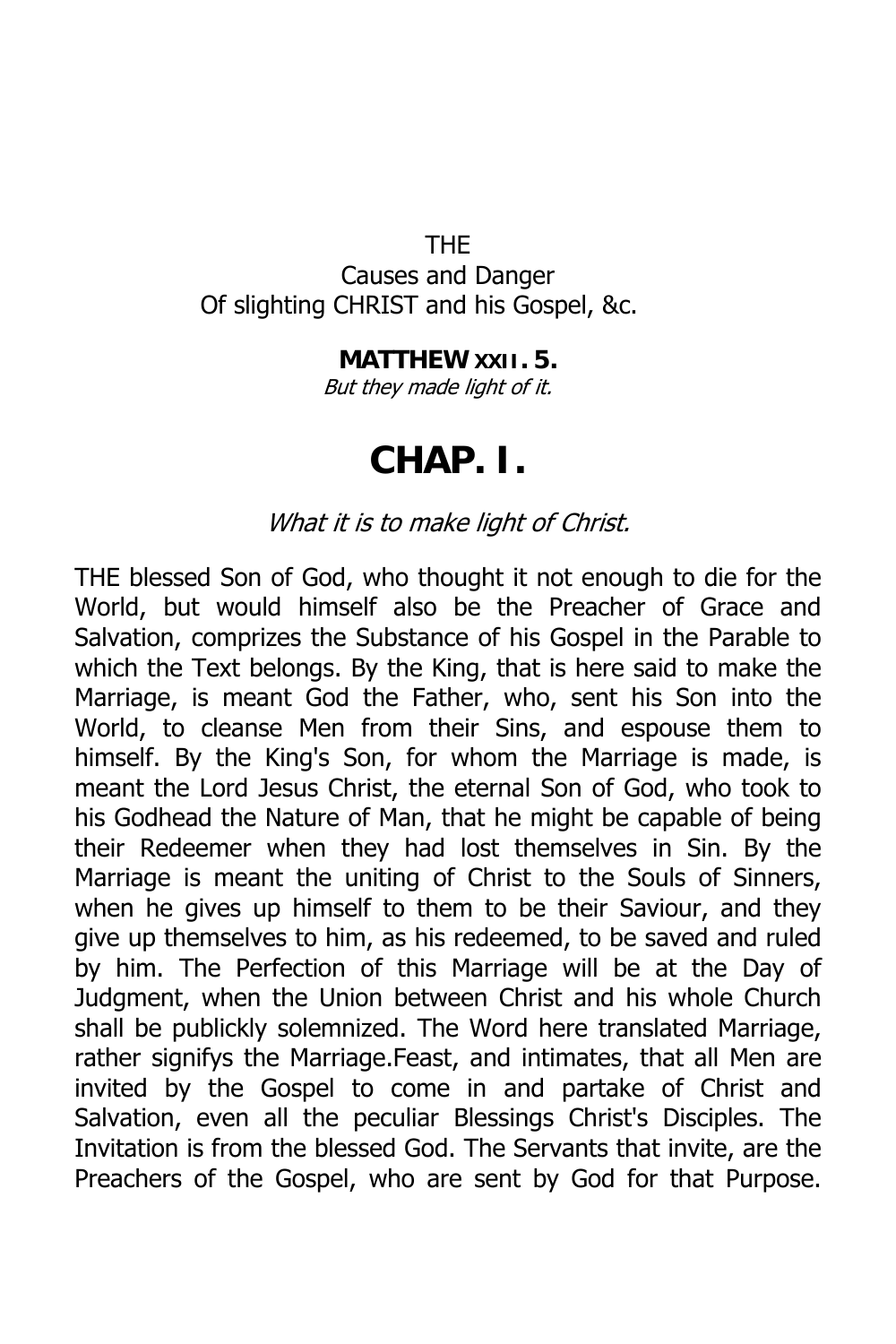The Preparation, for the Feast, is the Sacrifice of Jesus Christ, and the opening a Way for Sinners to return to God. Second Messengers are said to be sent, because God takes not the first Denial, but exercises his Patience till Sinners are obstinate. The first Persons invited, are theJews. But on their obstinate Refusal, and being sentenced to Punishment, the Gentiles are invited, and graciously prevailed with to come in. 'The Number of those that come in, is so great, that the House is filled with Guests. .Many come sincerely, regarding not only the Pleasure of the Feast, but the Honour of the Marriage; not only seeking the Pardon of Sin, and Deliverance from divine Wrath, but engaging themselves to Christ in all holy Obedience. Some come in only for the Feast, without having the Wedding-Garment; they only aim at Self, and not at glorifying, and serving their Redeemer. There last are sentenced to everlasting Misery, and speed as ill as those that refused to come in at all; for a Faith that will not work, is but like that of the Devils; and they that expect to be pardoned and saved by such a Faith, are mistaken.

The Words of the Text describe the bad Entertainment which the Gospel finds with many to whom it is sent, even after a first and second Invitation. They make light of it, and are taken up with other Things. Tho' the Jews were the first that were thus guilty, yet too among us Gentiles follow them to this Day. The Text in Effect declares, that nowithstanding all the wonderful Love and Mercy God has manifested in giving his Son to be the Redeemer of the World, and his Son in giving himself, and in being a sufficient Sacrifice for Sin; notwithstanding all Christ's personal Excellencies, and the full and glorious Salvation he has purchased, and all his free Offers, and frequent and earnest Invitations to Sinners; yet many make light of, and despise all this, prefer their worldly Enjoyments before it." Not that all do so, or that they all continue to do so, who were once guilty of it. God has his Chosen, whom he will compel to come in. But till the Spirit of Grace overcome the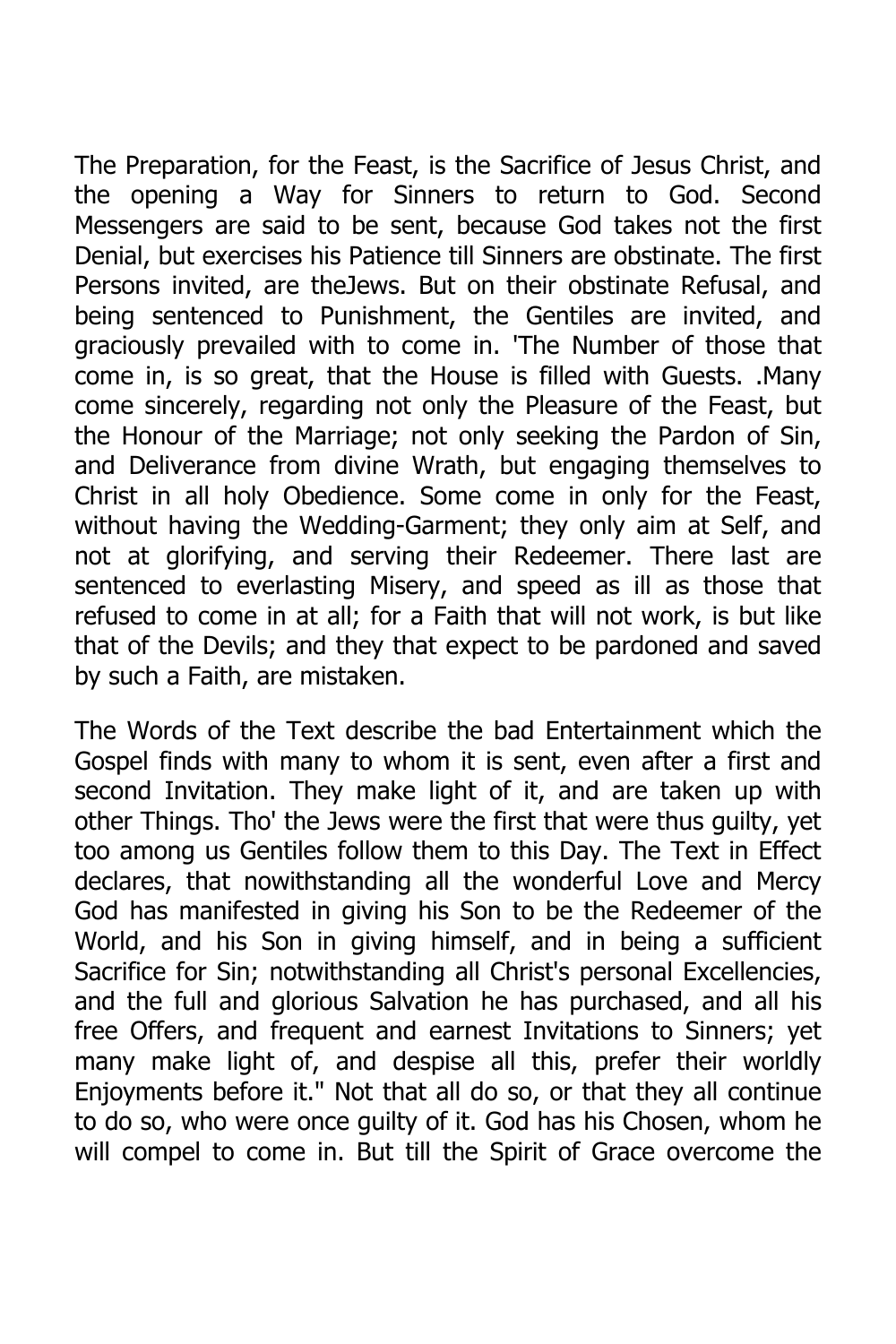Obstinacy of Men's Hearts, they hear the Gospel as a Tale that is told, and the great Things contained in it, are disregarded. More distinctly to illustrate the Sentiments of the Text, this Chapter will shew what it is to make light of Christ; and (Chap. 2) why Christ is made so light of: Then (Chap. 3) will be suggested some Considerations to awaken those that make light of Christ; and also (Chap. 4) other Considerations to reform them: To which will be added (Chap. 5) Directions for those that desire to make light of Christ no more.

That which carnal Hearers make light of, includes in it, Christ himself, and the Blessings, which he bestows.-Concerning Christ himself, the Gospel declares his Person and Nature, and the great Things he has done and suffered for Men, his redeeming us from the Wrath of God by his Blood, and purchasing a Grantof Salvation for us. The same Gospel makes an Offerof Christ to Sinners, that if they will accept him on his easy and reasonable Terms, he will be their Saviour, the Physician of their Souls, their Head, and their Husband.-the Blessings which Christ bestows upon Sinners, are the Pardon of all their past Sins, and Deliverance from the Wrath of God, and a sure Way of obtaining Pardon for all the Sins they shall commit hereafter, provided they obey sincerely, and turn not again to the Rebellion of their unregenerate State. They shall have the Holy Spirit to be their Guide and Sanctifier, to dwell in their Souls, to help them against their spiritual Enemies, and conform them more and more to a divine Likeness, to heal their spiritual Diseases, and bring them back to God. They shall, also have a right to everlasting Glory, when this Life is ended, and their Bodies shall be raised up to partake of it at the great Day. Besides these, they shall have many excellent Priviledges and Means, abundant Preservation and Provision in their Way, and the Foretaste of their future Joy. All these Blessings the Gospel offers to them that will accept of Christ on his reasonable Terms. For this is the Record, that God hath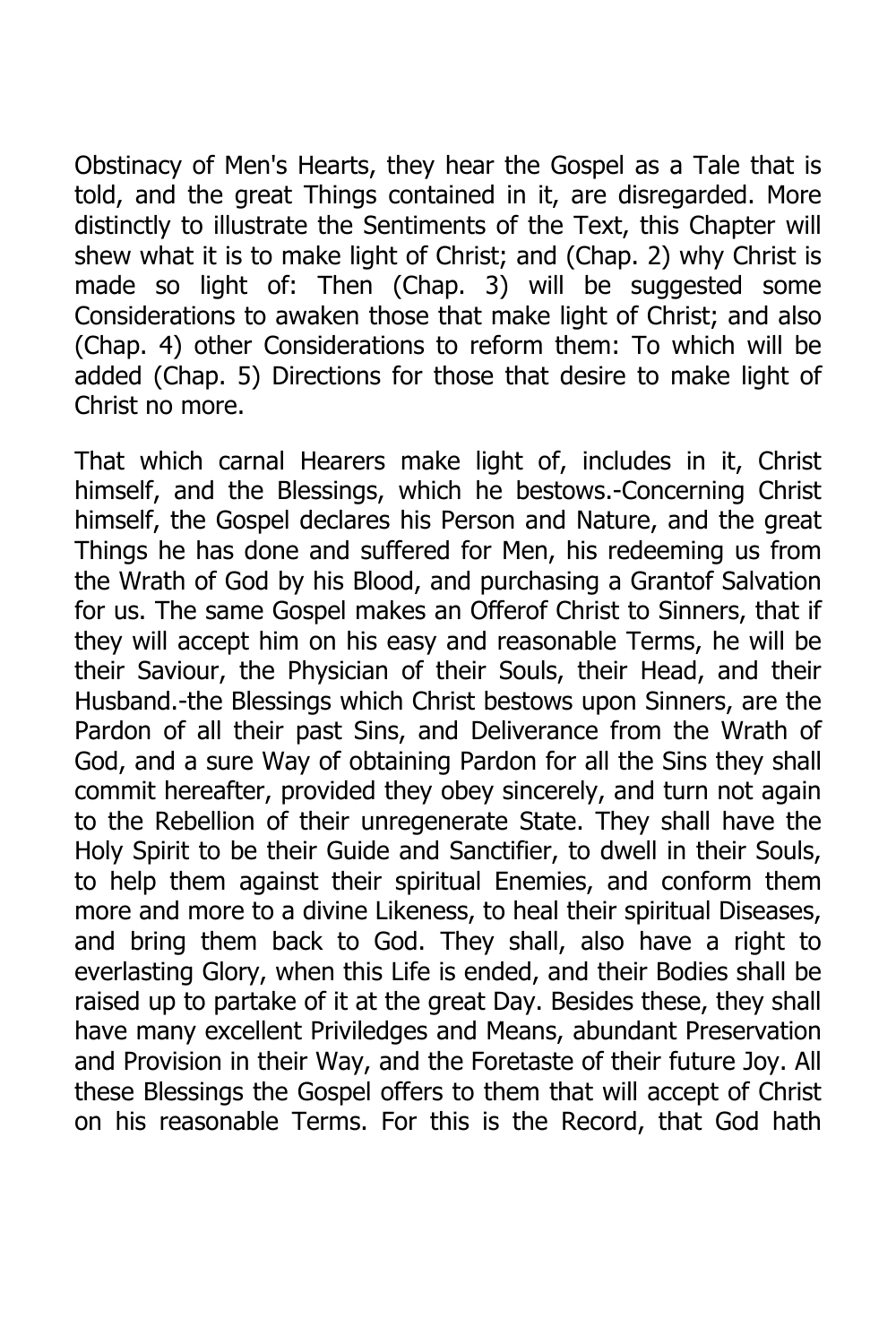given to us eternal Life; and this Life is in his Son. He that hath the Son, hath Life, and he that hath not the Son of God, hath not Life.

The Sin of making light of Christ and Salvation appears in the following Instances.

1. When Men take no great Heed to what the Gospel declares, as if it was not a certain Truth, or else was a Matter that little concerned them, or as if God had not written it for them. 2. When the Gospel does not affect Men, or go to their Hearts; but tho' they seem to attend to what is said, yet they are not awakened by it from their Security, nor doth it in any Measure excite such holy Emotions in their Souls, as Things of such everlasting Consequence ought to do. We tell Men what Christ hath done and suffered for their Souls, and it scarce moves them. We tell them of keen and cutting Truths, but Nothing will pierce them. We can make them hear, but cannot make them feel. Our Words stop in the Porch of their Ears and Fancies, but enter not into their inward Parts. It is as if we spake to Men that have not Hearts. Hearing ye shall hear, and shall not understand; and seeing ye shall see, and shall not perceive. For the Heart of this People is waxed gross, and their Ears are dull of hearing, and their Eyes have they closed; lest they should see with their Eyes, and hear with their Ears, and understand with their Heart, and should be converted, and Christ should heal them. 3. Men make light of Christ, when they have no high Esteem for him and Salvation by him, but whatsoever they may say with their Tongues, or may speculatively believe, yet in their serious and practical Thoughts they have a higher Esteem for the Things of this World, than they have for Christ and the Salvation he hath purchased. It is despising Christ, to account his Doctrine but a Question of Words and Names, like Gallio; or a Superstition of one Jesus, which was dead, whom Paul affirmed to be alive, like Festus; or to ask the Preachers of the Gospel, as the Athenians did, What will this Babler say? Men make light of Christ, when being informed of the Truths of the Gospel, on what Terms Christ and his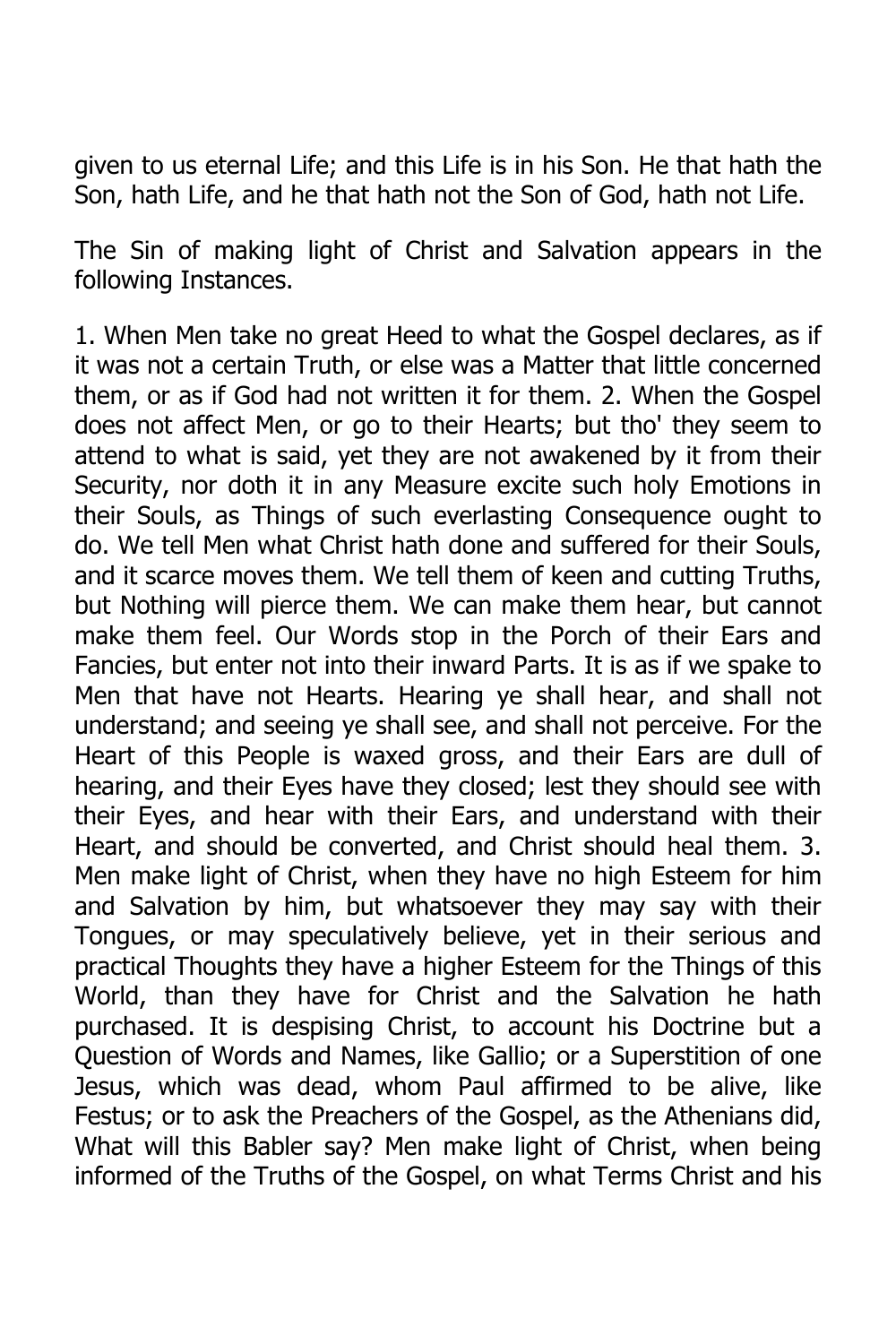Blessings may be had, how it is the Will of God they should believe and accept the Offer, and how he commands them to do it upon Pain of Damnation; and yet they will not consent, unless they could have Christ on Terms of their own. They will not part with their Portion in this World, nor lay down their Pleasures, Profits, and Honours at the Feet of Jesus, to be content to take only so much of them back, as is consistent with his Will and Interest, but think it a hard saying, to be resolved to forsake all for Christ. 'Tis a high Contempt Of Christ land everlasting Life, when Men might have their Part in him, if they would; but they will not, unless they may keep the World too, and are resolved to please their Flesh, whatever be the Consequence.

It is also a making light of Christ and Salvation, when Men will promise fair, and profess their Willingness, to have Christ upon his own Terms, and to forsake all for him; but they nevertheless cleave to the World, and to their sinful Courses, nor will suffer their Practice to be changed by all that Christ hath done or said.-This is the Sin of making light of Christ and Salvation.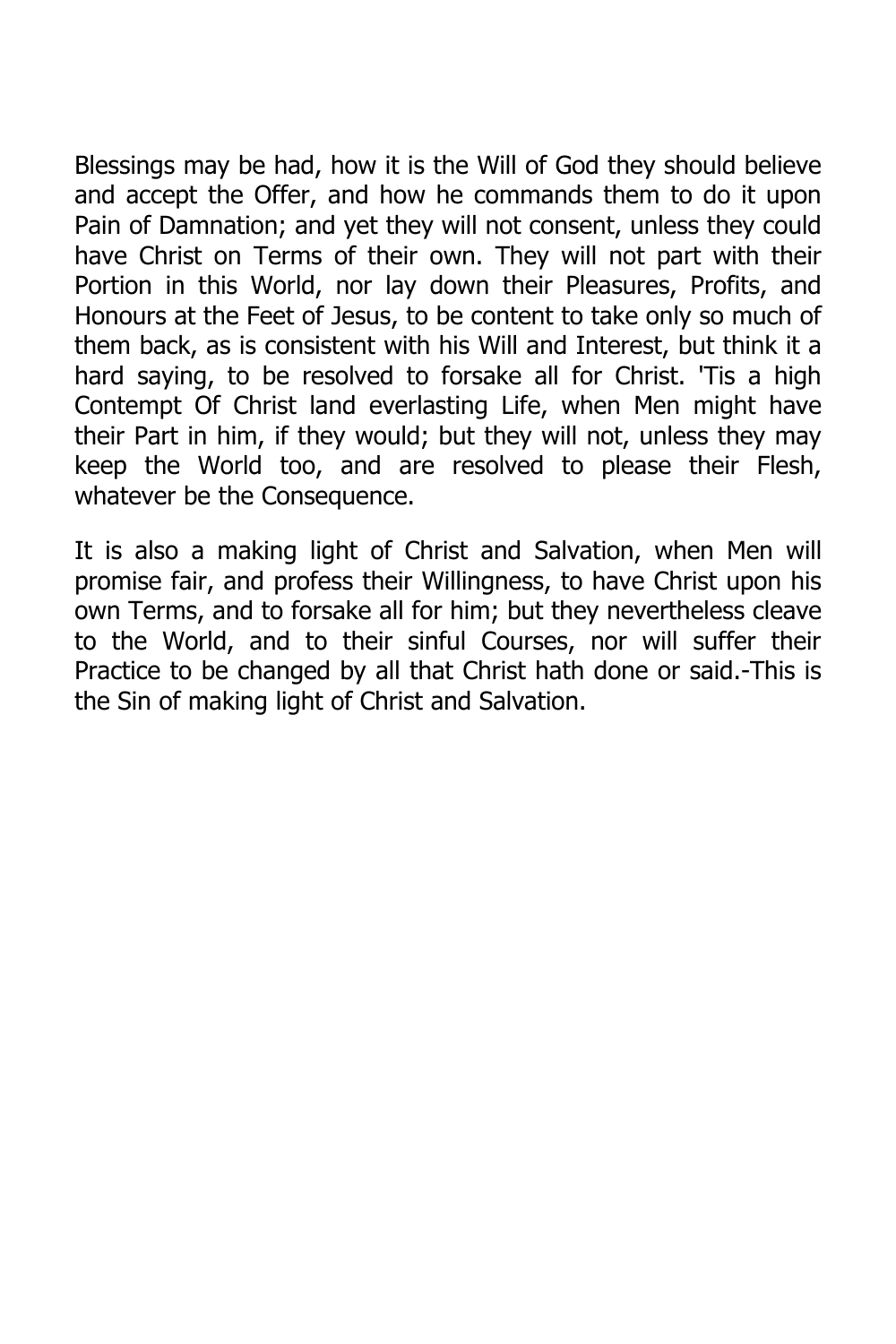### **CHAP. II.**

Why Christ is made so light of.

IT may seem a Wonder that ever Men, who have the Use of their Reason, should be so foolish as to make light of Things of infinite Importance. But the Causes are such as these-

1. Some Men understand not the Meaning of the Words in which the Gospel is expressed; and how can they value what they do not understand? Tho' we speak to them as plainly as we can, yet they have so estranged themselves from God, and the Concerns of their Souls, that they know not what we say. It is with them as if God in just Judgment had said, With stammering Lips and another Tongue will I speak to this People.

2. Some understand the Words we speak, but not the Matter, because they are carnal. For the natural Man receiveth not the Things of the Spirit of God, for they are Foolishness unto him; neither can he know them, because they are spiritually discerned. The Things of the Spirit are not well known by bare Report, but by spiritual Taste, which none have but those that are taught by the Spirit which is of God, that we might know the Things that are freely given to us of God.

3. Carnal Minds apprehend not a Suitableness in these spiritual and heavenly Things, and therefore set light by them. Tell them of everlasting Glory, and they hear you, as if you, as if you was persuading them to go and play with the Sun. The Affairs of another World are out of their Element, and therefore they have no more Delight in them, than a Fish would have in the pleasantest Meadow, or a Swine in a Jewel. They that are after the Spirit, may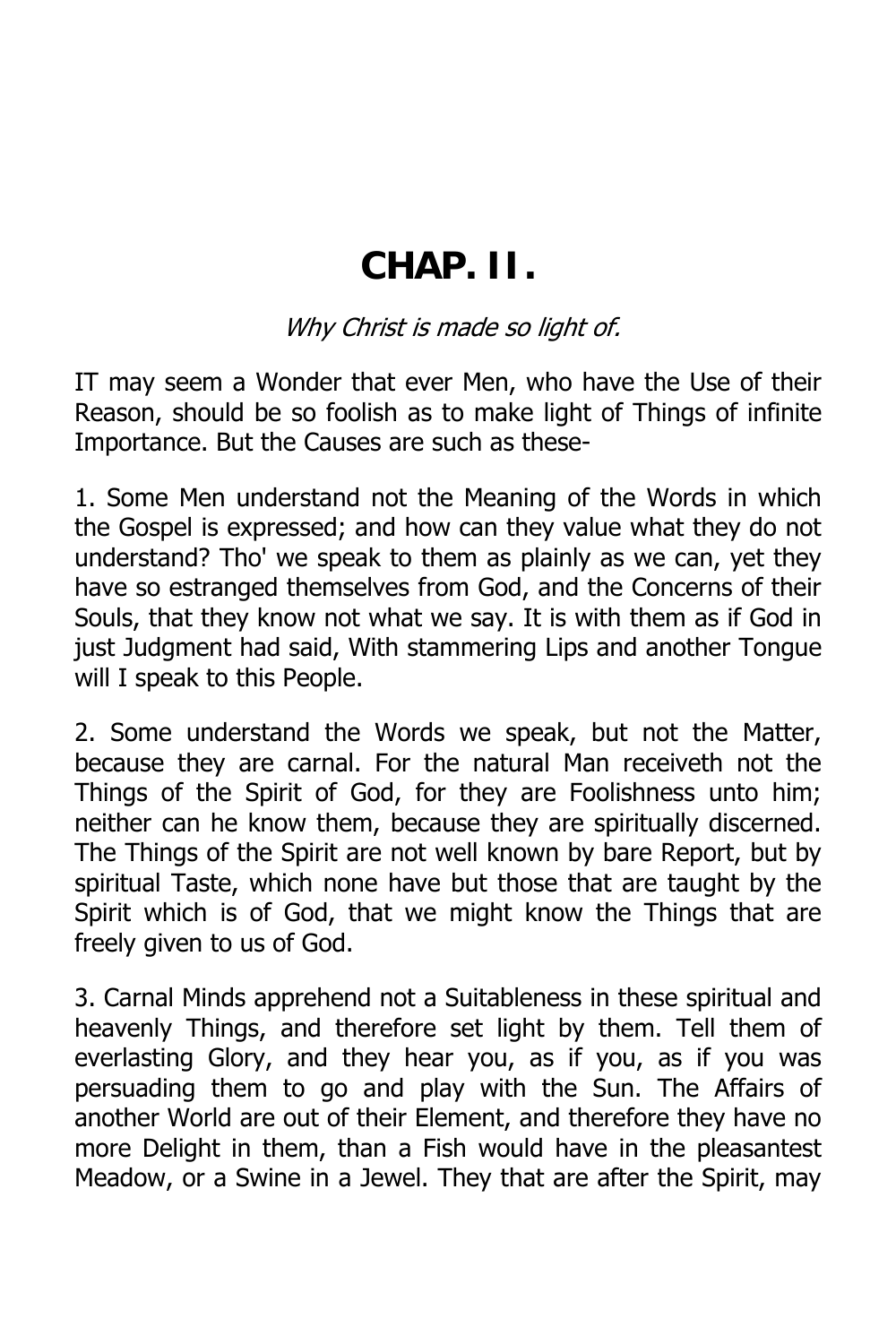mind the Things of the Spirit; but they that are after the Flesh, do mind the Things of the Flesh.

4. The chief Cause of slighting Christ and Salvation, is a secret Root of Unbelief. Whatsoever Men may pretend, they do not really believe the Word of God. They are taught in general to say, the Gospel is true; but they never saw the Evidence of its Truth, so as to be firmly persuaded of it; nor have they got their Souls settled on the Infallibility of God's Testimony; nor have they considered the Truth of the particular Doctrines revealed in Scripture. O Sinners, did you but really believe the Gospel Account of the Evil of Sin, of your Need of Christ, and what he hath done for you, and what you must be, and do; if ever you are saved by him, and what will become of you for ever, if you remain in Disobedience; 1 dare say this would cure the Contempt of Christ, and you would not make so light of your own Salvation! But Men do not believe, while they say so, and even while they themselves think so. There is in them an evil Heart of Unbelief, which makes them depart from the living God. Tell any Man he shall have a Gift of ten Thousand Pounds, if he will but go some Miles for it; if he believes you; he will go; if he believes not, he will not go. And if he will not go, supposing her is able, you may be sure he does not believe. I know a slight Belief may consist with a wicked Life; but a sincere Belief is inconsistent with so great Neglect of the Things that are believed.

5. Christ and Salvation are made light of, because of Men's Hardness of Heart. The Heart is naturally hard, and grows harder by Custom in Sin, especially by long Abuse of Mercy, Neglect of the Means of Grace, and resisting the Spirit of Grace. Hence it is that Men are turned into such Stones. And till God cure them of the Stone in the Heart, no Wonder if they feel not what they know, .nor regard what Preachers say, but make light of all. 'Tis hard preaching a Stone into Tears, or making a Rock to tremble. When Men's Hearts are like the Highway, that is trodden to Hardness; or like the Clay, that is hardened in the Fire; when no Mercies can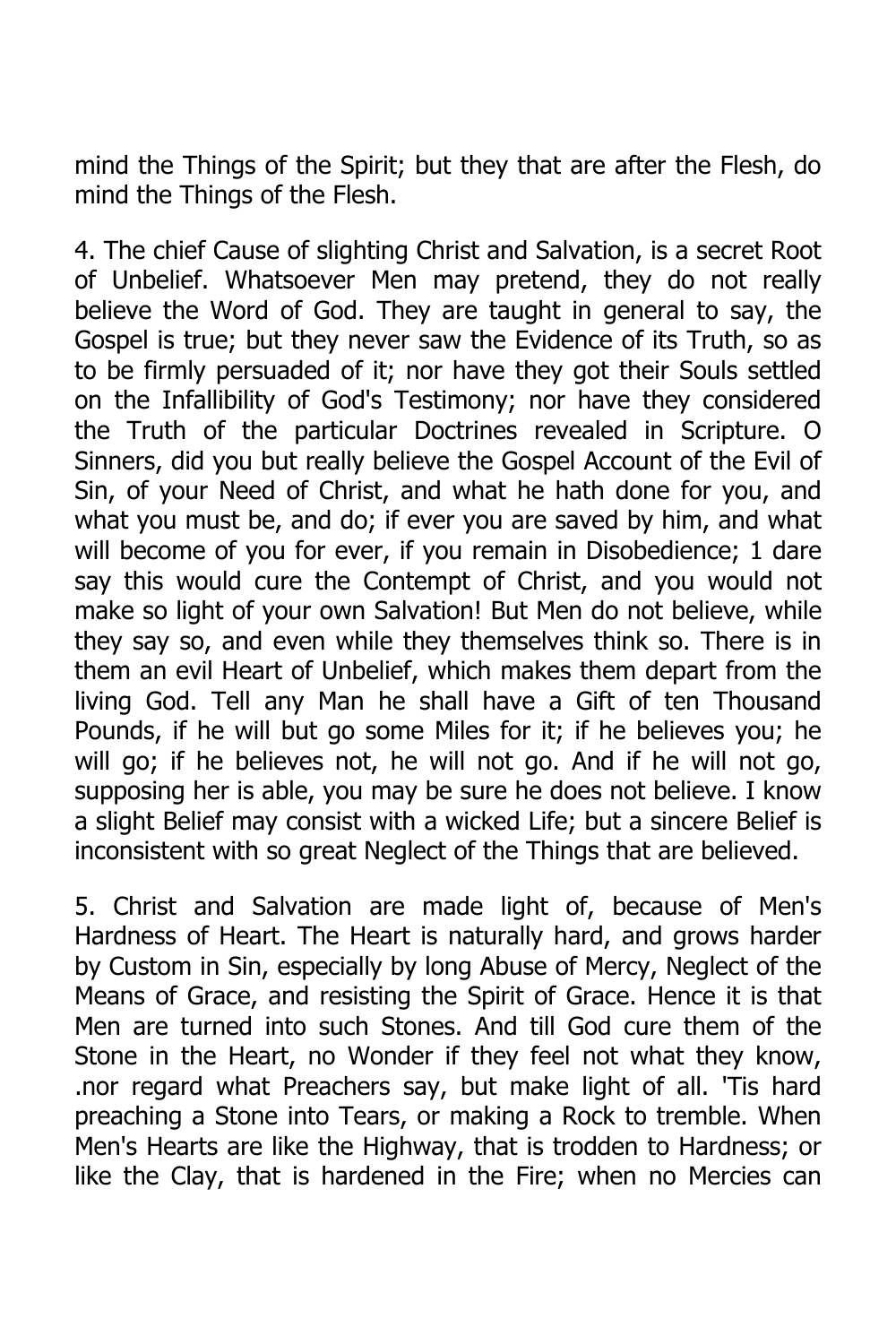melt them to Repentance; when they have Consciences seared with a hot Iron; then it is no Wonder if they be past Feeling, and work all Uncleanness with Greediness, so as to make light of Christ and everlasting Glory. O that this were not the Case of too many of our Hearers ! Had we but living Souls to speak to, they would hear, and feel, and not make light of what we say. I know they are naturally alive, but they are dead in Trespasses and Sins. Were there but one Spark of the Life of Grace in them, the Doctrine of Salvation, by Jesus Christ would appear to them to be the weightiest Business in the World. O how confident should I be to prevail with Men, to mind the Concerns of Eternity more than Time, if they had but Life, and Sense, and Reason! How deplorable is the Condition of their Souls, who are fallen under this fearful Judgment of spiritual Deadness, and Blindness, and Hardness of Heart!

6. Multitudes make light of Christ and Salvation, because they are wholly sensual. The Concerns of another World are out of Sight, and so far from their Senses, that they cannot regard them; but present Things are in their Eyes, and in their Hands. There must be a living Faith to prevail over Sense, before unseen Things will be duly regarded. Sense works with great Advantage, and therefore powerfully opposes Faith, where Faith itself is found; and no Wonder if it carries all before it, where there is no true and lively Faith to resist it, and to lead the Soul to higher Things. They, in the Text, who made light of Christ and Salvation, went their Ways, as it is added, one to his Farm, another to his Merchandise. Men have Houses and Lands to look after, Wife and Children, Body and outward Estate, and therefore they forget that they have a God, a Redeemer, a Soul to mind. These worldly Things are near at Hand, and therefore work naturally and forcibly; but the other are thought to be a great Way off, and therefore too distant to work on their Affections. Their Bodies have Life and Sense, and therefore if they want Meat, or Drink, or Cloaths, will feel their Wants, and make them known, and never rest till they are supplied. Men cannot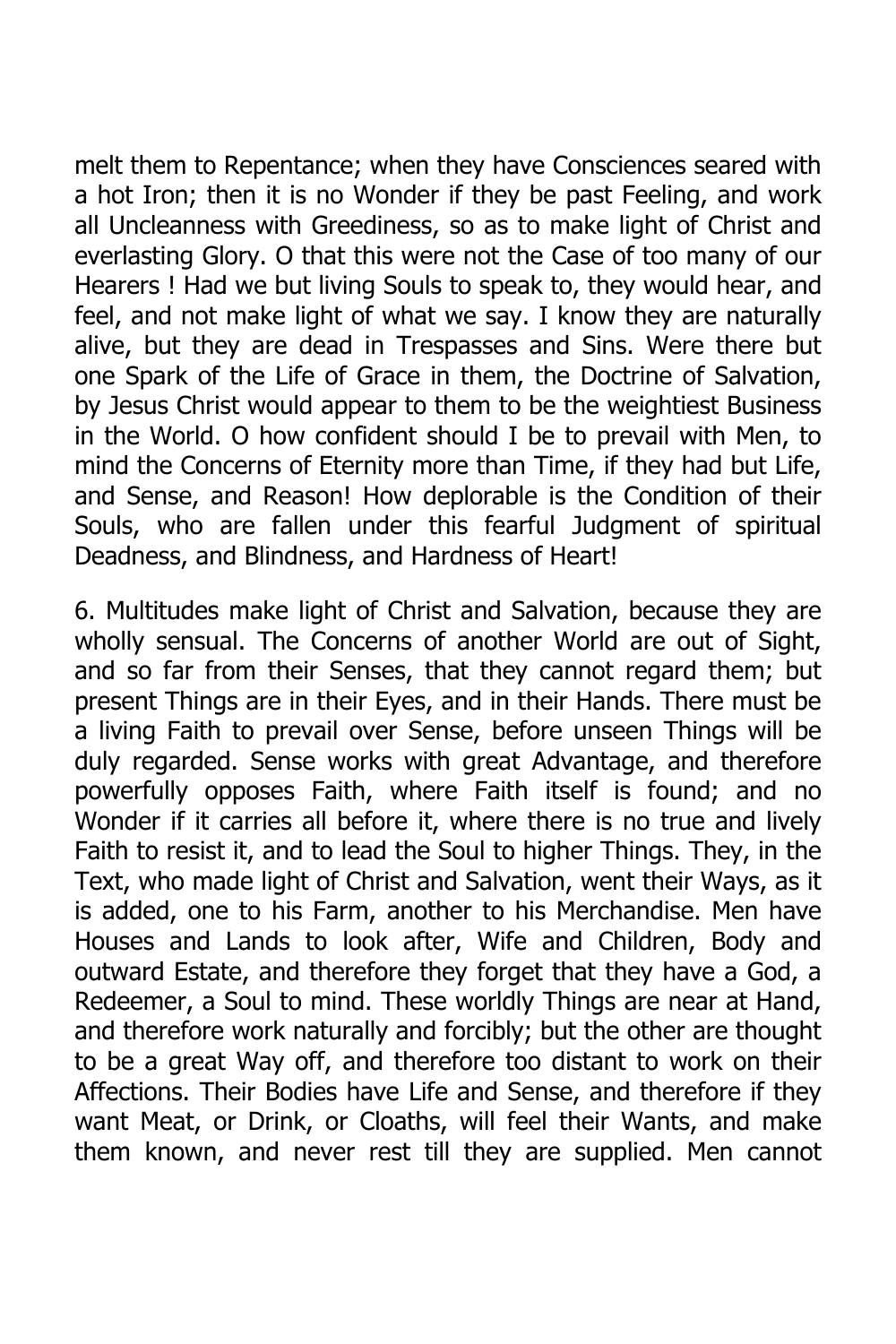make light of their bodily Necessities; but their Souls being spiritually dead, are insensible of their Wants, and will therefore be as quiet, when starving and languishing to Destruction, as if all were well and Nothing ailed them. Thus poor People are so attentive to their bodily Wants, as if they had Nothing else to mind; having their Trades and Callings to follow, and so much to do from Morning to Night, they can find no Tune for Christ and Salvation. Jesus would teach them, but they have no Leisure to hear him. The Bible is before them, but they cannot spare Time to read it. A Minister is in the Town with them, but they cannot go to ask him, What must we do to be saved? And when they do hear, their Hearts are so full of the World, they cannot mind what they hear, nor is there any Room to pour into them the Waters of Life. The Cares of the World choke the Word, and it becometh unfruitful. No Man can serve two Masters, God and Mammon. If any Man love the World, the Love of the Father is not in him. Men will set light by Christ and Salvation, while they so highly value any Thing upon Earth. This is the Ruin of many Thousand Souls! It would grieve the Heart of any serious Christian, to see how eagerly this vain World is every where followed, and the World to come neglected. To compare the Care Men take fur the World, with the Care of their Souls; and the Time they spend about the World, with the Time they employ for their Salvation. To see how the World fills their Mouths, their Hands, their Houses, their Hearts, while Christ hath little more than a bare Title of Respect. To come into their Company, and hear no Discourse but of the World. To come into their Houses, and hear and see Nothing but for the World, as if this World would last for ever, or would purchase them another. If I ask the Ministers of the Gospel how their Labours succeed? They tell me, "People continue still the same, and give up themselves wholly to the World, so that they mind not what we say to them, nor will give a full Entertainment to the Word: and all because of the deluding World." And O that too many Ministers themselves did not make light of that Christ whom they preach, thro' being drawn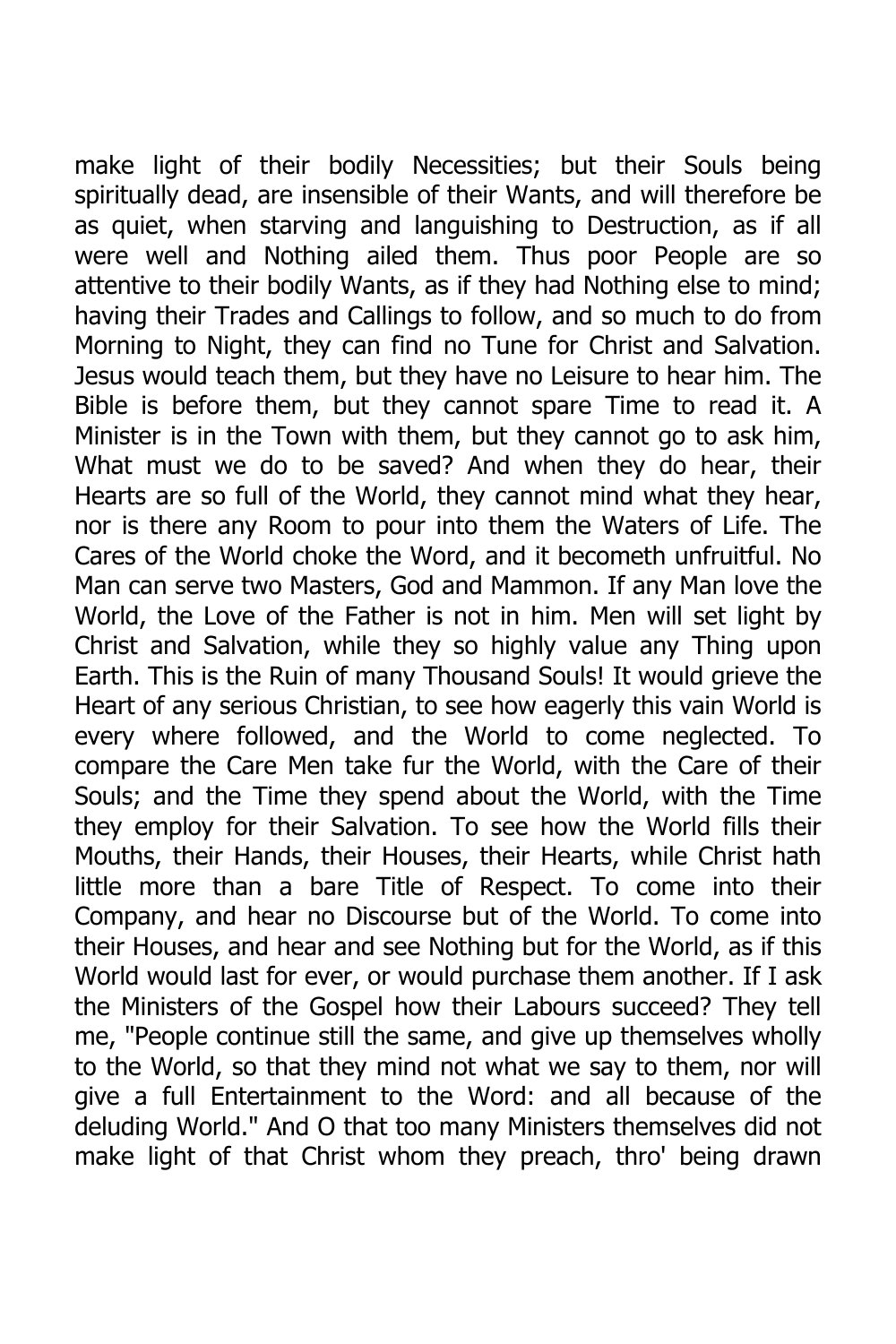away by the Love if this World! In a Word, Men of a worldly Disposition judge of Things according to worldly Advantages. Thus Christ is despised and rejected of Men, they hide as it were their Faces from him, and esteem him not, they see no Form, nor Comeliness, nor Beauty, that they should desire him.

7. Inconsideration is another Cause why Men make light of Christ. They do not soberly attend to the Truth and Importance of Soul-Concerns. They suffer not their Minds to dwell so long upon them, till they procure a due Esteem, and deeply affect their Hearts. If these Things are assented to, but not closely considered, how should they have their proper Influence? While Men have Reason given them to think and consider of the Things that most concern them, and yet they will not see it, this occasions their making light of such Things, and treating them with Contempt. .

8. Christ and Salvation, are made light of, because Men remain insensible of their Sin and Misery. Their Eyes were never opened to see themselves as they are; nor their Hearts truly humbled in the Sense of their own Wretchedness. If this were done, they would soon be brought to value a Saviour. A Heart broken for Sin can no more make light of Christ and Salvation, than a hungry Man of his Food, or a sick Man of his Physician. When Sin and Guilt are groaned under, as an intolerable Burthen, then Nothing will serve the Turn but Christ. Till Men are deeply humbled, they can part with Christ and Salvation for a Lust, for a little worldly Gain, for that which is less than Nothing. But when God hath inlightened their Consciences, and broken their Hearts, then they would give a World for Christ; then they count all Things but Loss for the Excellency of the Knowledge of Christ Jesus their Lord. When they are once pricked in their Hearts for their Sin and Misery, then they cry out, Men and Brethren, what shall we do? When they are awakened by the Word or Providence of God, then they will ask with the Jailor, Sirs, what must we do to be saved? Thus God will bring Men low by Humiliation, before he bring them to Salvation.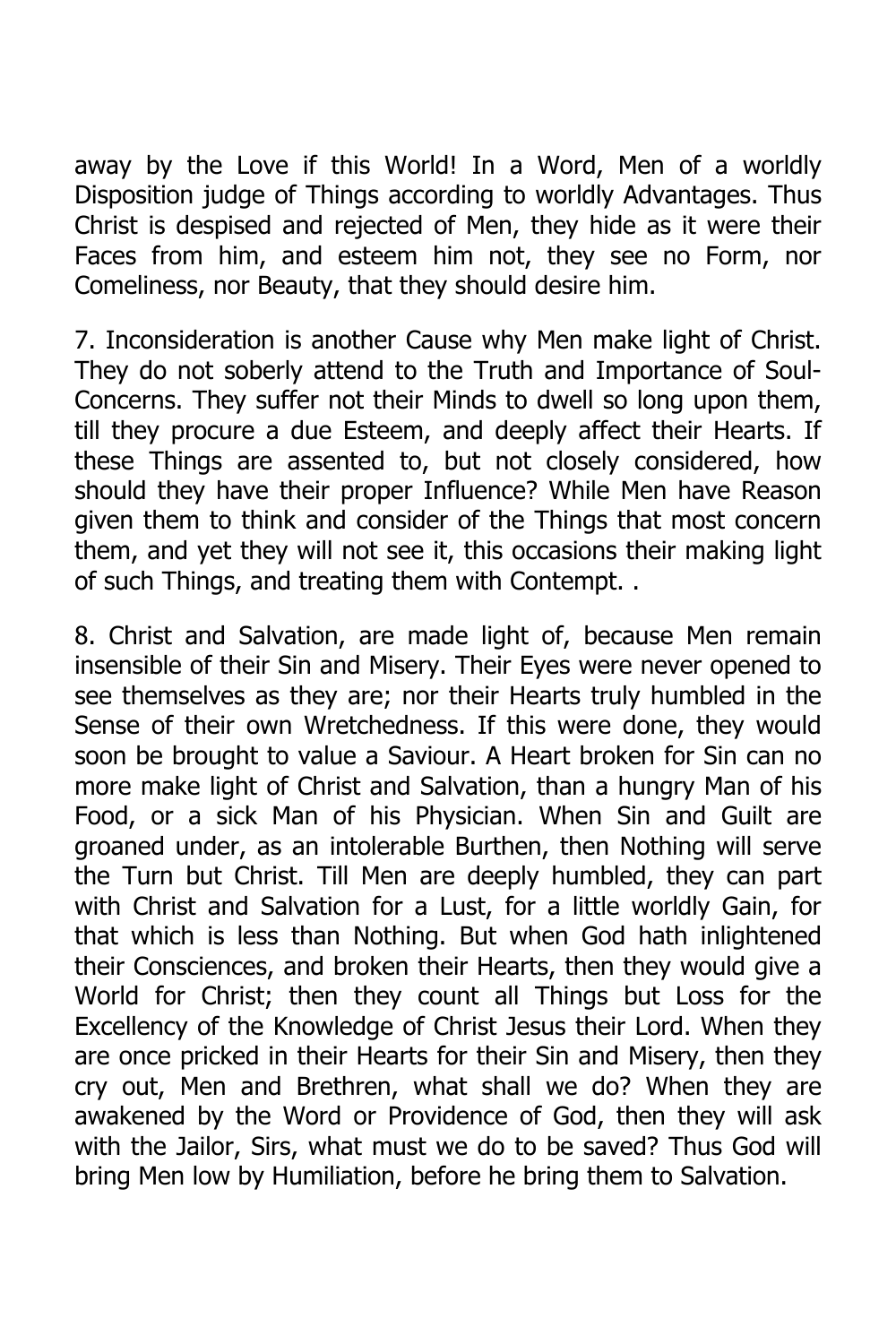9. Men take occasion to make light of Christ, because the Gospel is grown common to them. They hear of it every Day, and the Frequency dulls their Affections. Were it a Rarity, it might be more regarded; but now they plead, "We have these Things every Day." They make not light of their Meat and Drink, their Health or Life, because they possess them every Day. They make not light of the Sun, because it shines every Day; at least they should not, for the Mercy is the greater by its Constancy. Yet Christ and Salvation are made light of, because they hear of them often. Pearls are trod in the Dirt, where they are common. The heavenly Manna is counted dry. The full Soul loatheth an Honey-Comb, but to the hungry Soul every bitter Thing is sweet.--Once more;

10. Christ is made light of, either because Men think he is theirs already, or because he may easily be theirs at any Time. It is true, that Grace is free, and the Offer is universal, where-ever the Gospel is preached. And it is true, that Men may have Christ whenever they are willing to comply with his Terms. But if you are not willing now, how can you think you shall be willing hereafter? If you can make your own Heart willing, why not do it immediately? Can you do it better, when Sin hath more hardened it, and God may have given you over to yourself? O Sinners, you might do much, tho' you are not able of yourselves to come in; if you would but now subject yourselves to the Working of the Spirit, and set in while the Gales of Grace continue! Did you know what a hard Thing it is to be so much as willing to have Christ and Grace; when the Heart is given up to its own corrupt Bias, and the Spirit hath withdrawn its former Influences, you would not be so confident of your own Strength to believe and repent, nor would you from such foolish Confidence continue to make light of Christ. If indeed it be so easy a Matter, as you imagine, for a Sinner to believe and repent at any Time, how comes it to pass that it is done by so few, while Multitudes perish in their Impenitence, amidst all desireable Helps and Means? It must be allowed that the Thing is very reasonable and easy in itself to a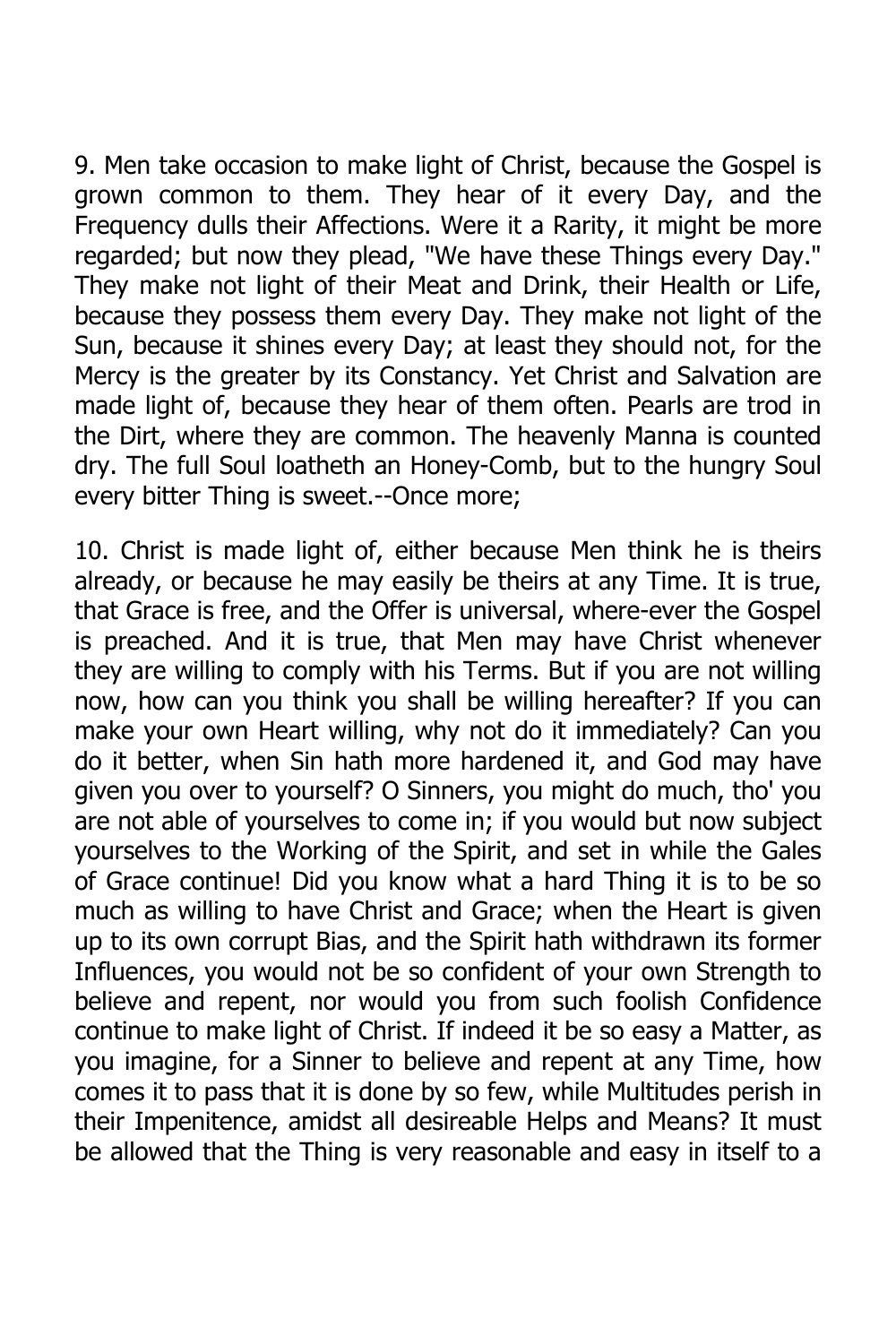pure Nature; but while Man is spiritually blind and dead, the Things are scarcely possible to him, which are ever so easy to others. To gracious Souls, it is the easiest and sweetest Life in the World, to live in the Love of God, and the Thoughts of that Life to come, where all their Hope and Happiness lieth. But it is as easy to remove Mountains, as to bring carnal Hearts to this. These Men however condemn themselves; for if they think it so easy a Matter to repent, and believe, and so have Christ and Salvation, they have then the less Excuse for neglecting what they thought so easy. O miserable impenitent Souls! What think you to reply, when God shall ask you, "Why did you not repent, and "love your Redeemer above the World, when you imagined you could easily do it at any Time?"

Are such as these the Causes why Multitudes make light of Christ and Salvation? How great then is the Folly, and how contemptible are the Judgments of all carnal Men, and how little need have we to be discouraged by their Sneers or Insults! That Man must be foolish or mad, that knows no Difference between Dirt and Gold. And it is the Height of Folly and Madness, to set light by Christ and Salvation, and be daily toiling for the Dirt of this World. And yet how lamentably prone are many weak Persons to be ashamed of Godliness, if such Fools or Madmen do but deride them for it; and to think hardly of a holy Life, if such as these do but rail at it! On the contrary, if you perceive any setting light by Christ and Salvation, let their Wisdom and Words be light in your Esteem, and hear their Reproaches of a holy Life with the tender Compassion with which you would hear the Ravings of a Madman.

Are the best Ministers of the Gospel despised, and do they complain of the ill Success of their Labours? Wonder not, since the Ministry of Apostles succeeded no better, tho' they had Miracles to second their Doctrines. If any Preachers could have shaken and torn in Pieces the Hearts of Sinners, they could have done it. If any could have made all cry out, as some did, What shall we do? it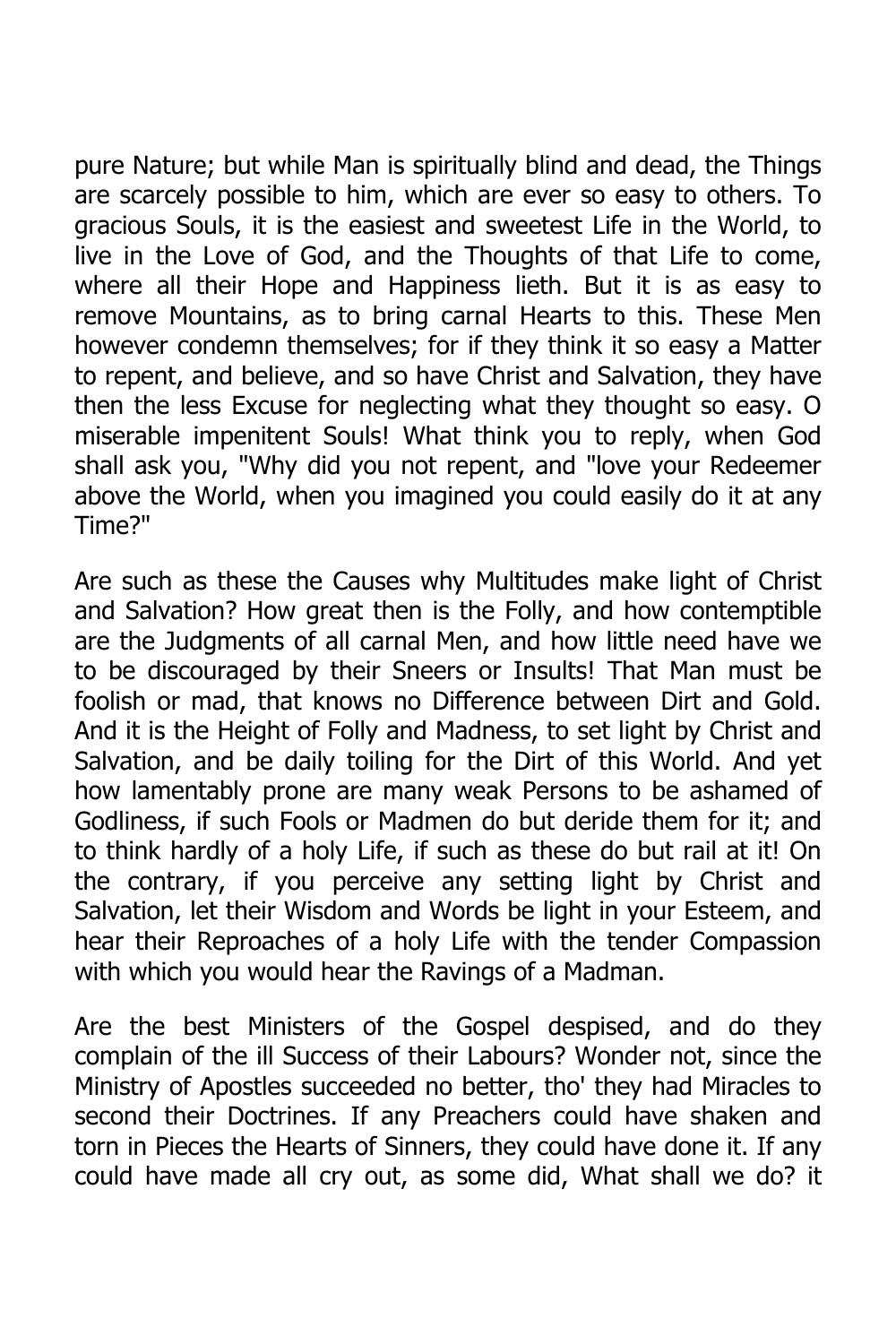would have been Apostles. It is not therefore for Want of good Preachers, that Men make light of Christ and Salvation. The first News of Pardon for Sin, and the Hope of Glory, and the Danger of everlasting Misery, would turn the Hearts of Men within them, if they were as tractable in spiritual Matters, as in temporal. But, alas! it is far otherwise. Let it not seem strange to Ministers, nor let them be too much discouraged by it, if, when they have said all that they can desire in Order to win the Hearts of Men to Christ, the greatest Part still slight him, and tho' they bow the Knee to him, and honour him with their Lips, yet basely prefer every worldly and carnal Pleasure or Profit before him. While it it thus with many, blessed be God, it is not thus with all.

But before we, that are Ministers, enquire after this great condemning Sin amongst our Hearers, we should take Care that we be not guilty of it ourselves. God forbid, that having undertaken the sacred Office of revealing the Excellencies of Christ to the World, we should make light of him ourselves, and slight that Salvation which we daily preach. The Lord knows we are all of us so defective in our Esteem for Christ, and do our great Work so negligently, that we have Reason to be ashamed of our best Sermons; but should this Sin prevail in us, we are of all Men most miserable. I love not Censoriousness, Brethren; yet I dare not befriend so vile a Sin in myself, or others, under Pretence of avoiding it; especially when there is so great a Necessity first to heal it in us, who make it our Business to heal it in others. O that there were no Cause to complain that Christ is made light of by those that preach him!-Are not Studies neglected?-Are not Ministrations lifeless and formal?-How little is done out of the Pulpit, for reproving Sin, and saving Men's Souls?-Is there not a perpetual Neglect of those Things in which the Interest of Christ consists; even the healing. reforming, and enlarging his Churches?- Are not many made Preachers before they are Christians, and therefore, by their own covetous and worldly Lives, lose the most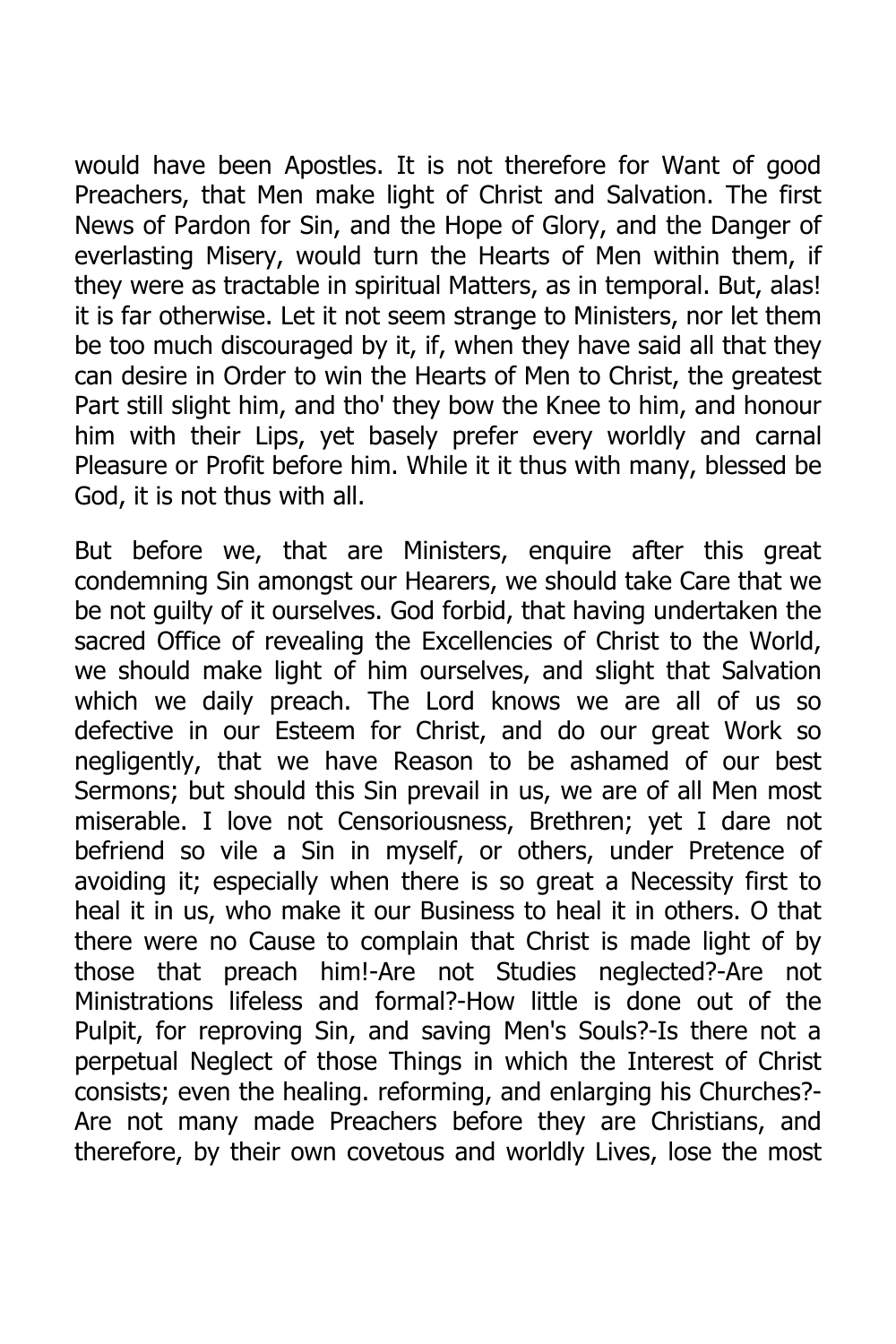precious Advantages for doing good to Souls? If such Ministers believe the Scriptures which they preach, methinks their studying and preaching should fill them with Terror.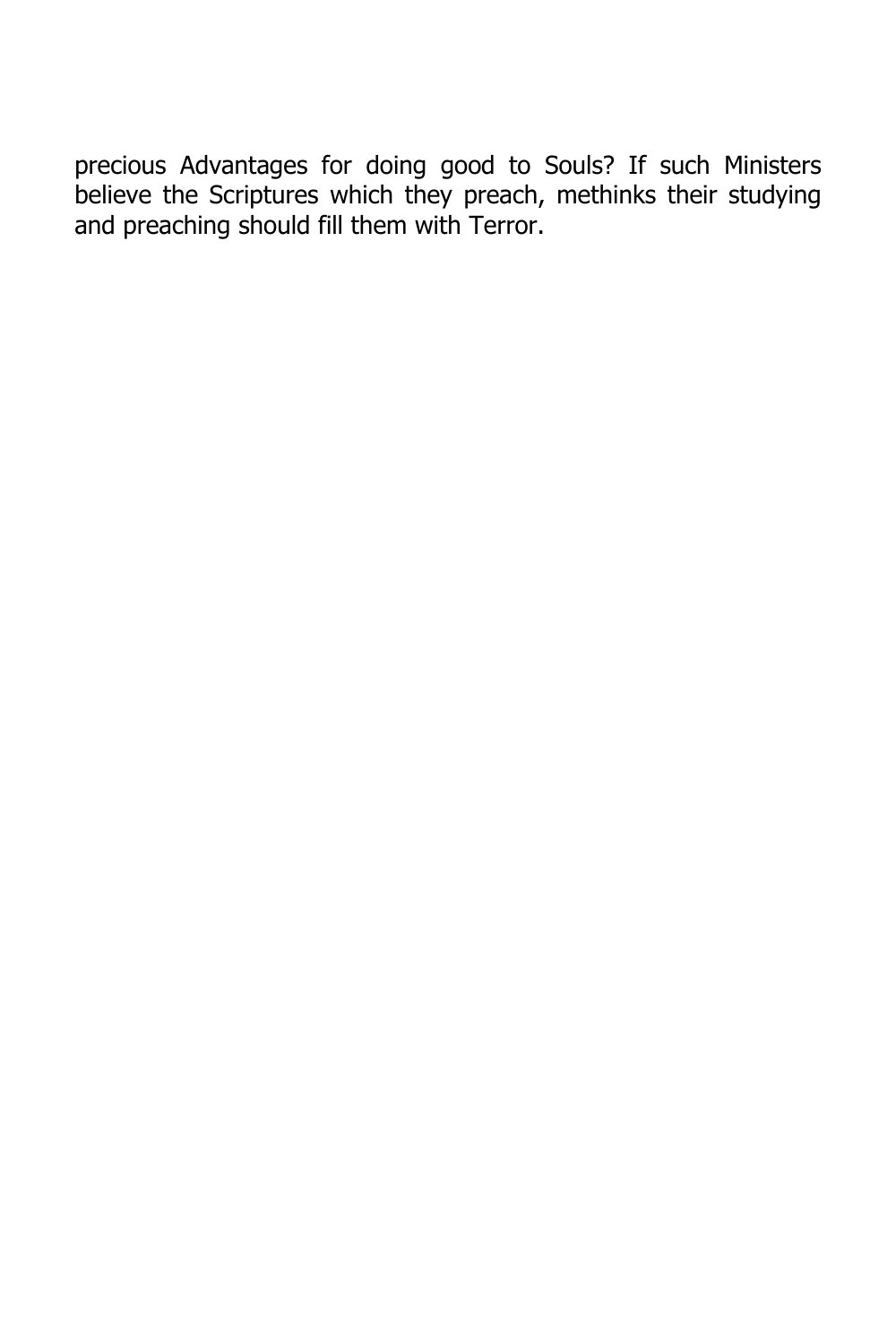### **CHAPT. III.**

#### Considerations to awaken those who make light of Christ.

THE Office God hath called me unto, is, by declaring the Glory of his Grace, to help under Christ to the saving of Men's Souls. I hope, my dear Readers, you think I am now engaged on no other Errand. The Lord knows I had not set Pen to Paper, but in Hope to succeed in this Work for your Souls. I have considered, and often considered, why so many Thousands should perish, when God hath done so much for their Salvation; and I find that which is mentioned in my Text, is the Cause. It is one of the Wonders of the World, that when God hath so loved the World as to give his Son, and Christ hath made a Satisfaction by his Death sufficient for all, and offereth the Benefits of it so freely to all, even without Money, and without Price, that nevertheless most of the World, should perish; yea, most of those that are thus called by his Word. Here is the Reason; when Christ hath done all this; Men make light of it. God hath shewed that he is not unwilling, and Christ hath shewed that he is not unwilling, that Men should be restored to divine Favour, and be saved; but Men are themselves actually unwilling. God hath no Pleasure in the Death of the Wicked, but that the Wicked turn from his Way and live. But Men take such Pleasure in Sin, that they will die before they will turn. The Lord Jesus was content to be their Physician, and hath provided them a sufficient Remedy, even his own Blood; but if Men make light of it, and will not apply it, what Wonder if they perish after all? It is a most lamentable Thing to see how most Men spend their Care, their Time, their Pains for known Vanities, while God and Glory are cast aside! That he who is All, should seem to them as Nothing; and that which is Nothing, should seem to them as good as All! That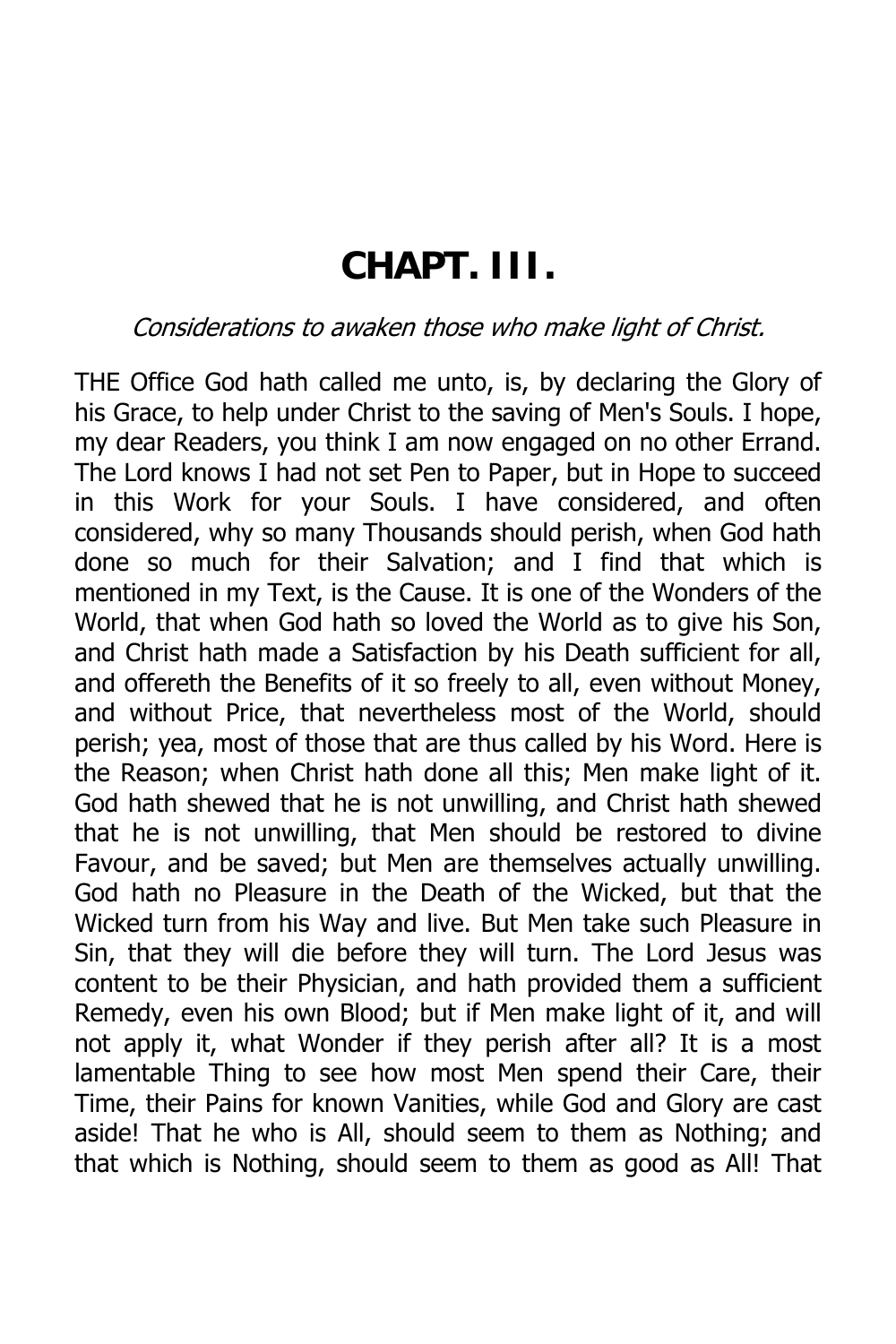God should set Mankind in such a Race, where Heaven or Hell is their certain End, and that they should sit down, and loiter, or run after the childish Toys of this World; and so much forget the Prize they should run for! Were it but possible for one of us to see the whole of this Business, as the All-feeing God does; to see at one View both Heaven and Hell, to which Men are so near, and see what most Men in the World are minding, and what they are doing every Day, it would be the saddest Sight that could be imagined. O how should we wonder at their Madness, and mourn over their Self-Delusion! O poor distracted World! What is it that you run after? And what is it that you neglect? If God had never told them what they were sent into the World to do, or whither they were going, or what was before them in another World, then they had been cxcuseable; but he hath told them over and over, till they are weary of it. Had he left it doubtful, there had been some Excuse; but it is his sealed Word, and they profess to believe it, and would take it ill of us if we should question whether they do believe it or not.

I accuse not any particular Persons of this Crime; but seeing, it is Abe most common Cause of Men's Destruction, I suppose you will judge it the fittest Matter for our Enquiry, and that the Cure of it deserves our greatest Care. Now it is the Case of most Sinners to think themselves freest from those Sins to which they are most enslaved. And one Reason why we cannot reform them, is, because we cannot convince them of their Guilt. It is the Nature of Sin so far to blind and stupify the Sinner, that he knows not what he does, but thinks he is free from it, when it reigns in him, or when he is committing it. It brings Men to be so much unacquainted with themselves, that they know not what they think, what they mean and intend, nor what they love or hate, much, less what they are disposed or habituated to. They are alive to Sin, and dead to all the Reason, Consideration, and Resolution that should recover them; as if it were only by their Sinning that we must know they are alive.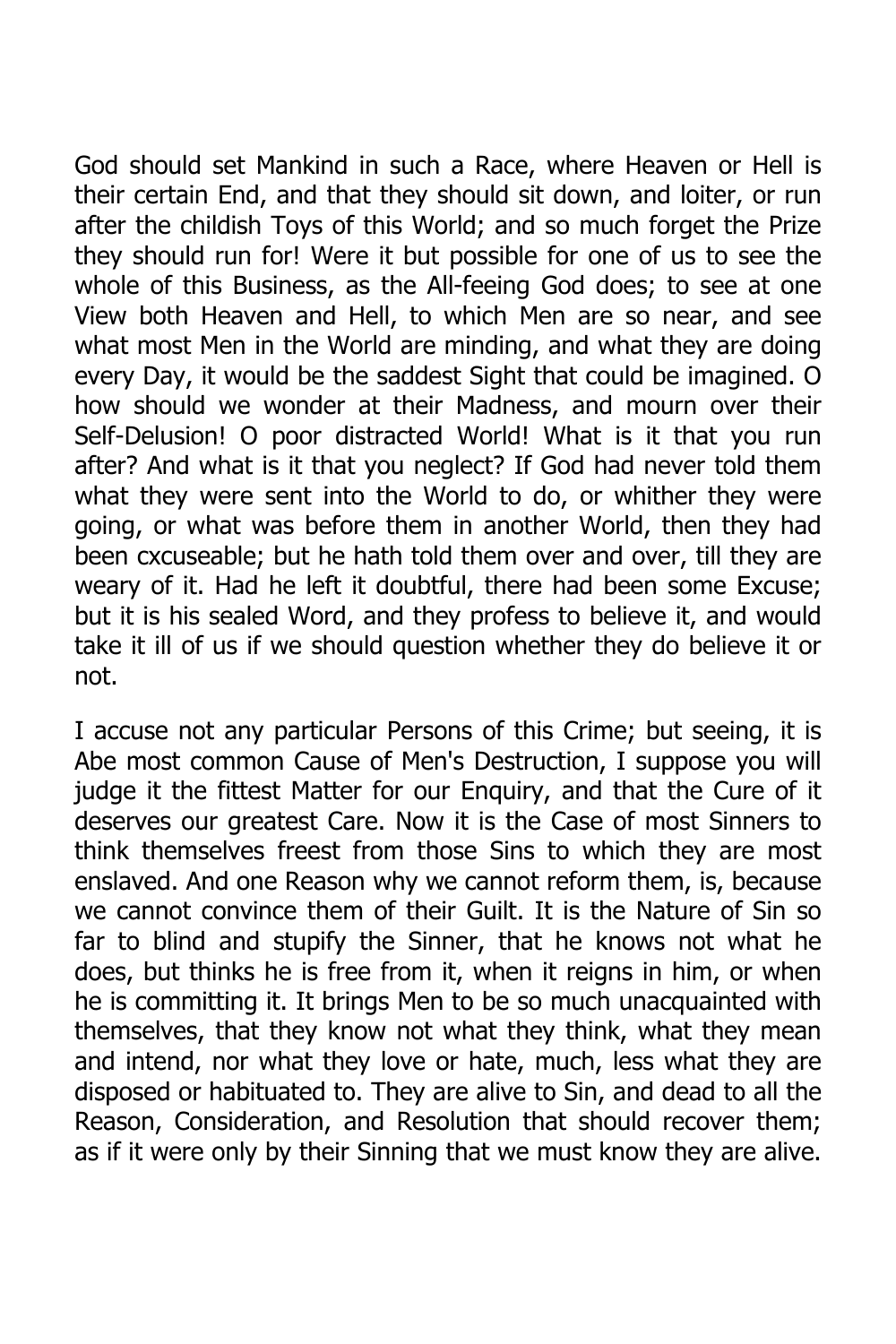May I hope that you who now read, are but willing to know the Truth of your Case, and then I shall be encouraged to proceed to an Enquiry. God will judge impartially. And why should not we do so? Let me therefore by these following Questions try whether you are not Slighters of Christ and your own Salvation. And follow me, I beseech you, by putting them close to your own Hearts, and faithfully answering them.

1. Things that Men highly value, will be remembered, and will be the Matter of their freest and sweetest Thoughts. Do not those then make light of Christ and Salvation, who think of them so seldom and coldly, in Comparison with other Things? Follow thy own Heart, Man, and observe what it daily runs out after; and then judge whether it makes light of Christ. We cannot persuade Men to one Hour's sober Consideration what they should do for an Interest in Christ, or in Thankfulness for his Love, and yet they will not believe that they make light of him.

2. Things that we highly value, will be Matter of our Discourse. The Judgment and Heart will command the Tongue. Freely and delightfully will our Speech run after them. Do not those then make light of Christ and Salvation, that shun the Mention of his Name, unless it be in a vain or sinful Manner? And those that love not the Company where Christ and Salvation are much talked of, but think it .troublesome, and had rather hear some merry Jests, or idle Tales or talk of their worldly Affairs? If from Morning to Night they scarce speak a serious Word of Christ, judge whether they do not make light of him. O how earnestly do they talk of the World, and speak Vanity; but how heartlessly of Christ and Salvation!

3. The Things we highly value, we desire to secure to ourselves, and therefore do any Thing requisite to put them out of all Doubt and Fear. Do not those then make light of Christ and Salvation, who :have lived twenty or thirty Years in Uncertainty about their Interest in them, and never seek to have their Doubts resolved?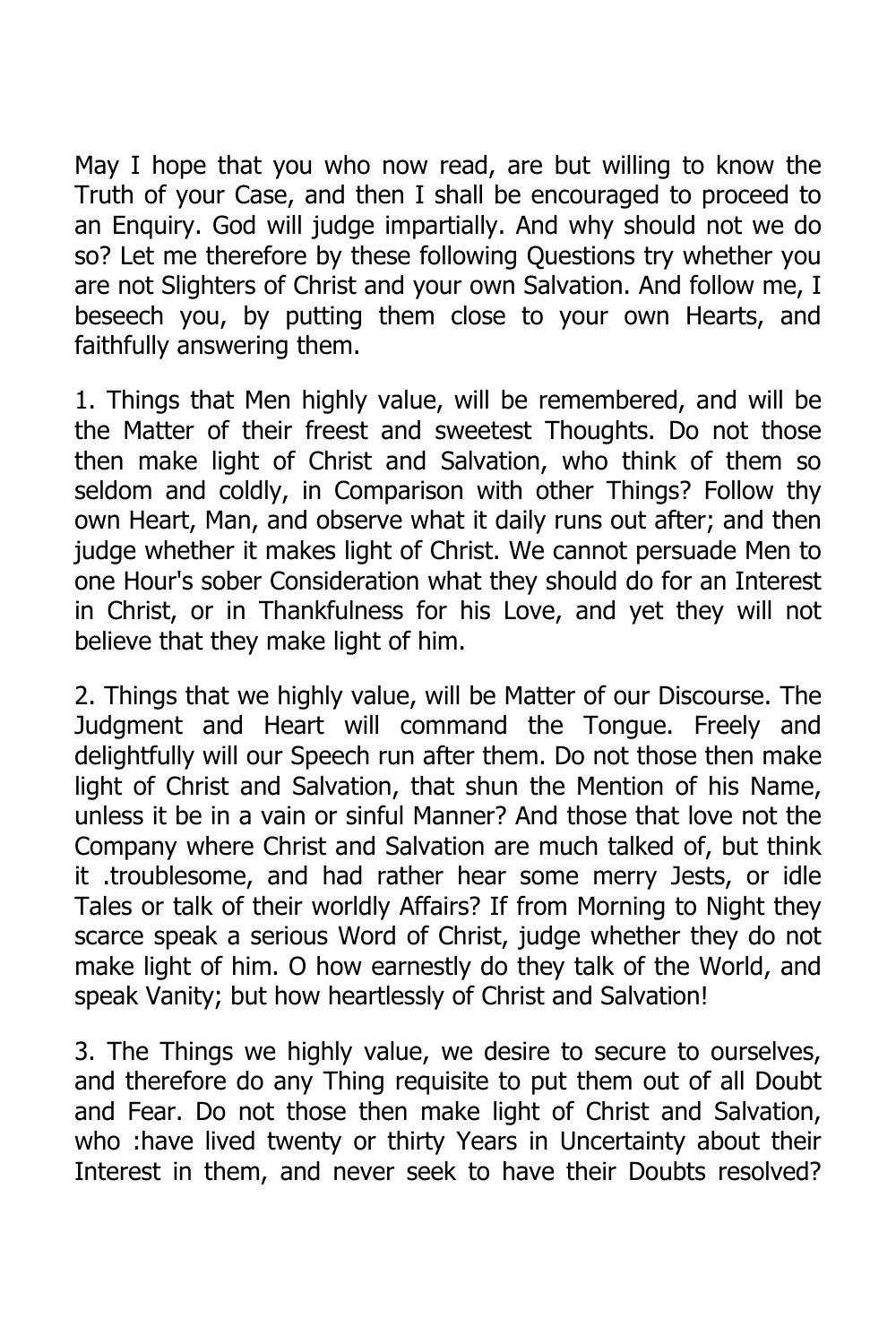Are you certain you shall be saved? O that you were! If you had not made light of Salvation; you could not have rested till you had made it sure, or done your best to make it so. Is there none to enquire of, to help you in such a Work? You have Ministers appointed to that Office; have you gone to them, and told them the Doubtfulness of your Case, and intreated their Help in judging of your Condition? Alas, Ministers may sit in their Studies from Year to Year, before ten Persons in a Thousand come to them on such an Errand! And do not the Generality therefore make light of Christ?

4. The 'Things we value, deeply affect us, and our Hearts will be moved according to our Esteem for them. If Men did not make light of spiritual and eternal Things, how would their Hearts work, when they hear or read of them?What strong Affections, what Melting of Heart, what Sorrow for Sin, what Astonishment in the View of their Misery, what Joy at the Tidings of Salvation by Christ, what Resolution on the Discovery of their Duty, would they be conscious to? What should we have, if it were not for this Sin? Whereas now we are more likely to weary them, fill them with Disgust, or lull them asleep, with Things of this unspeakable Importance: By their Carelessness, one would imagine they were not the Persons spoken to.

5. Our Estimation of Things will appear in our diligent Endeavours. What we most value, we shall think no Pains too great to obtain. Do not those then make light of Christ and Salvation, who think any Thing too much which they do for Christ, who murmur at his Service; and think it grievous, and say, "This is more than needs?" For the World, they will labour all the Day, and all their Lives; but for Christ and Salvation, they are afraid of doing too much. Let us preach to them ever so long, we cannot bring them to relish and resolve upon a Life of Holiness. In their Houses, you shall not hear them read a Chapter, or pray with their Families once a Day; nor will they allow God one Day in Seven, as he requires; but Pleasure, or worldly Business, or Idleness must have a Part. Many of them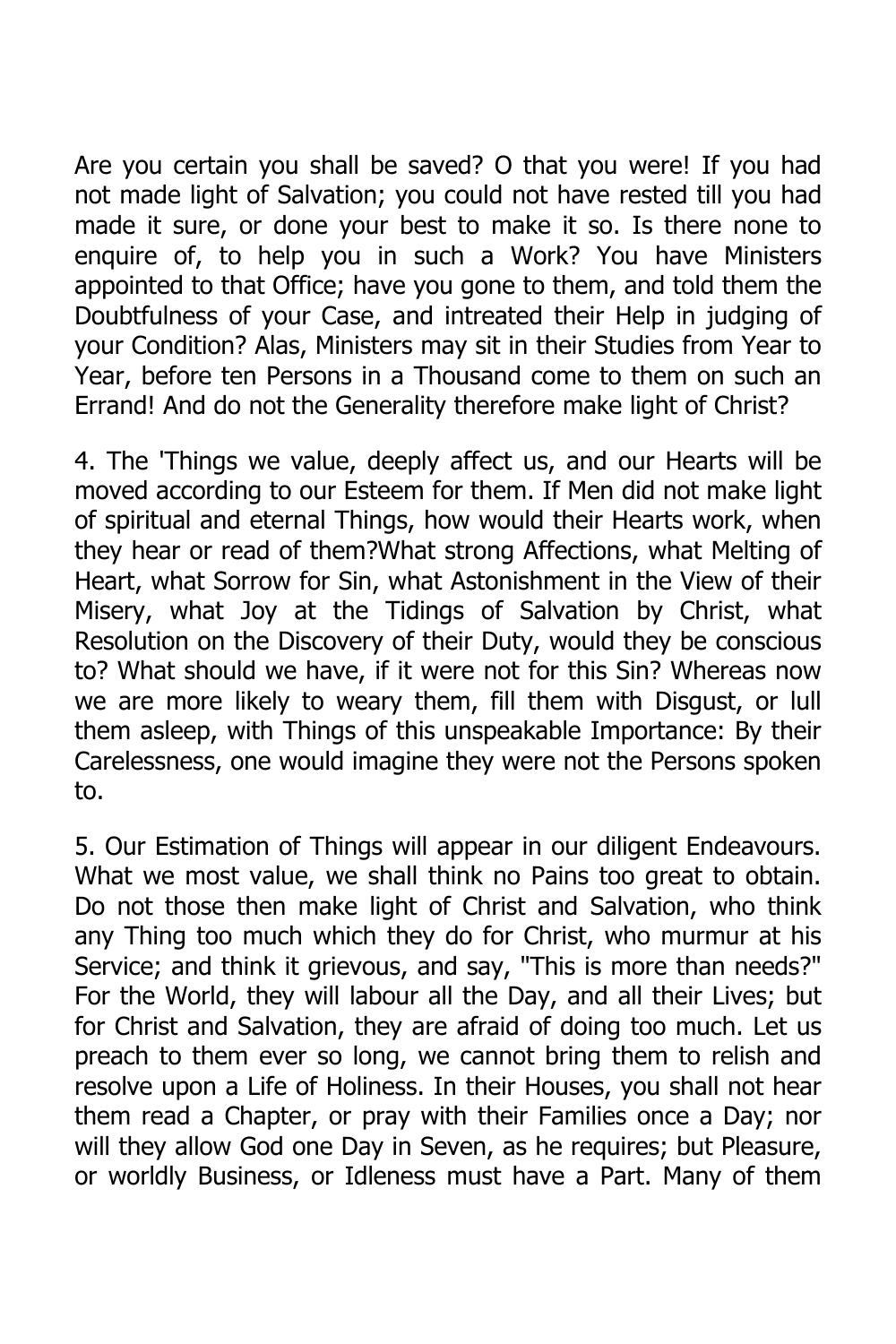are even so far hardened, as to reproach all who will not be as mad as themselves. And is not Christ worth seeking? Is not everlasting Salvation worth more than all our Diligence in Duty? Let common Sense judge, if that Soul makes not light of Christ and Salvation, who prefers his Ease before them.

6. That which we most highly value, we think we cannot buy too dear. Christ and Salvation are freely given, and yet most Men go without them, because they cannot enjoy them and the present World together. They are only called to part with that which would hinder them from Christ, and they will not do it. They are called only to give God his own; and to reign all to his Will; and to forsake the Pleasures and Profits of this World, when they must either part with Christ or them; and they will not. They think this too dear a Bargain, and plead, "We cannot spare these Things. We must look to our Estates. We must keep up our Credit with Men; how else shall we live? We must have our Pleasure, whatever becomes of Christ and Salvation." As if they were afraid of being Losers by Christ, or thought a Man would be profited, if he should gain the whole World, and lose his own Soul. Christ has solemnly declared, that whosoever forsaketh not all that he hath, cannot be his Disciple. Far are those Men from forsaking all for Christ, and yet they would have it thought that they are his Disciples indeed.

7. That which Men highly esteem, they are desirous to help their Friends to, as well as themselves. .And do not these Men make light of Christ and Salvation, who can take so much Care to leave their Children Portions on Earth, but do so little to help them to Heaven? Who provide outward Necessaries for their Families, but do Nothing for saving their Souls? Their neglected Children and Friends will testify, that Christ was made light of, or the Souls of Children and Friends would have been tenderly and faithfully regarded.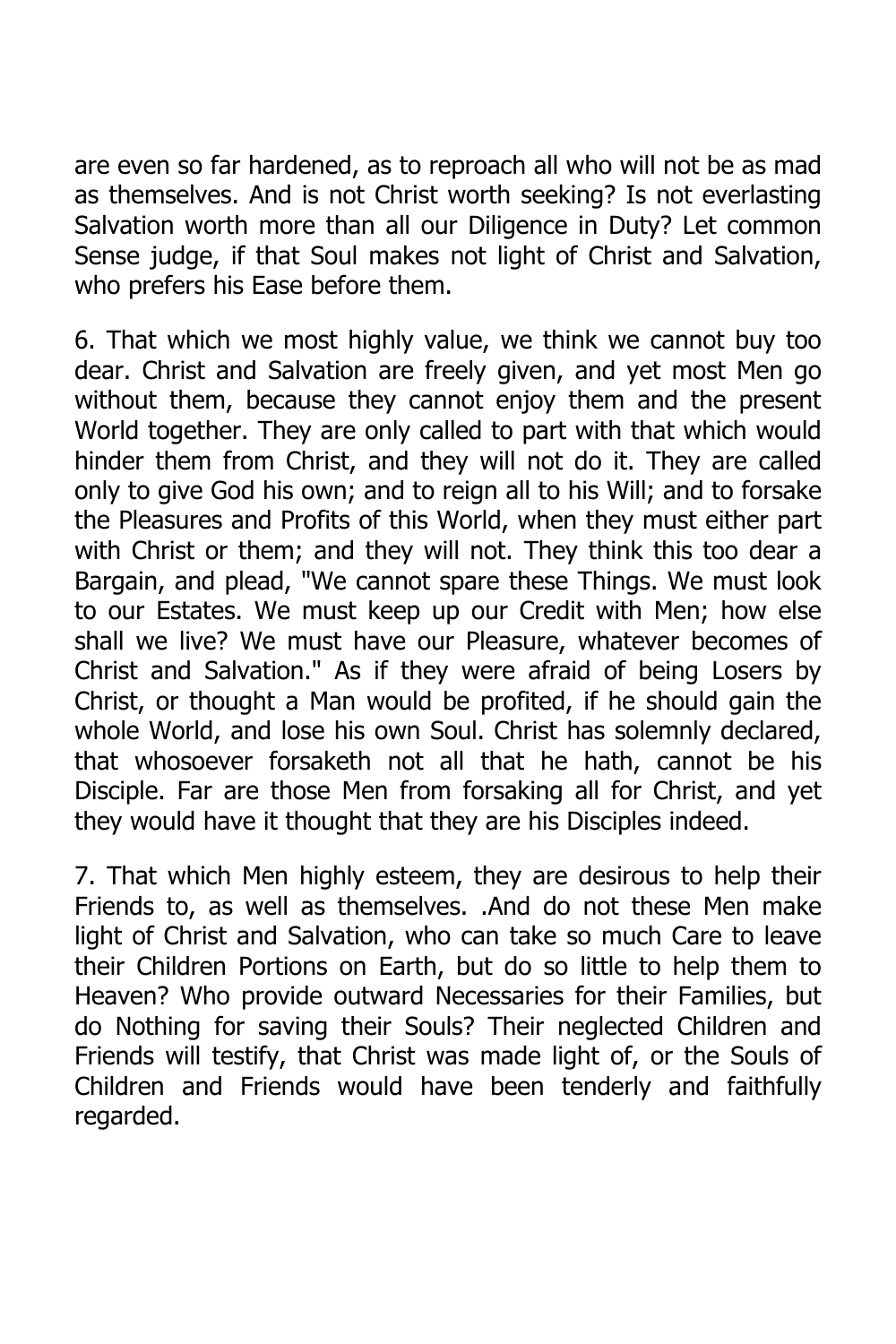8. That which Men highly esteem, they will manifest by their successfully pursuing, if it be attainable. You may see how many make light of Christ, by the little Knowledge they have of him, and their little Communion with him, and their having no Graces communicated from him. Alas, how many Ministers can speak it with Sorrow of Heart, that many of their People know almost Nothing of Christ, tho' they hear of him daily! They know not what they must do to be saved! And if we ask them an Account of these Things, they answer as if they understood not what we say, and tell us they are no Scholars, and therefore think their Ignorance will excuse them. If such Persons had not made light of Christ and Salvation, but had bestowed half as much Pains to know and enjoy the Lord, as they have done to understand their Trades and Affairs in the World, they would not have been so ignorant as they are. When Men in a few Years have learned a difficult Trade; but, perhaps in twenty or thirty, have not learned any easy Catechism, or the Meaning of their Creed, nor will bear to be examined about such Things; does not this shew that they have slighted them in their Hearts? How will these Despisers of Christ be able in the great Day to look him in the Face, and give an Account of these Neglects! After having suggested these Things for your Conviction, do not some of your Consciences by this Time smite you, and say, "I am the Man who have made light of my Salvation?" If Conscience does not say so, it is because you still make light of it, notwithstanding all that has been said to you.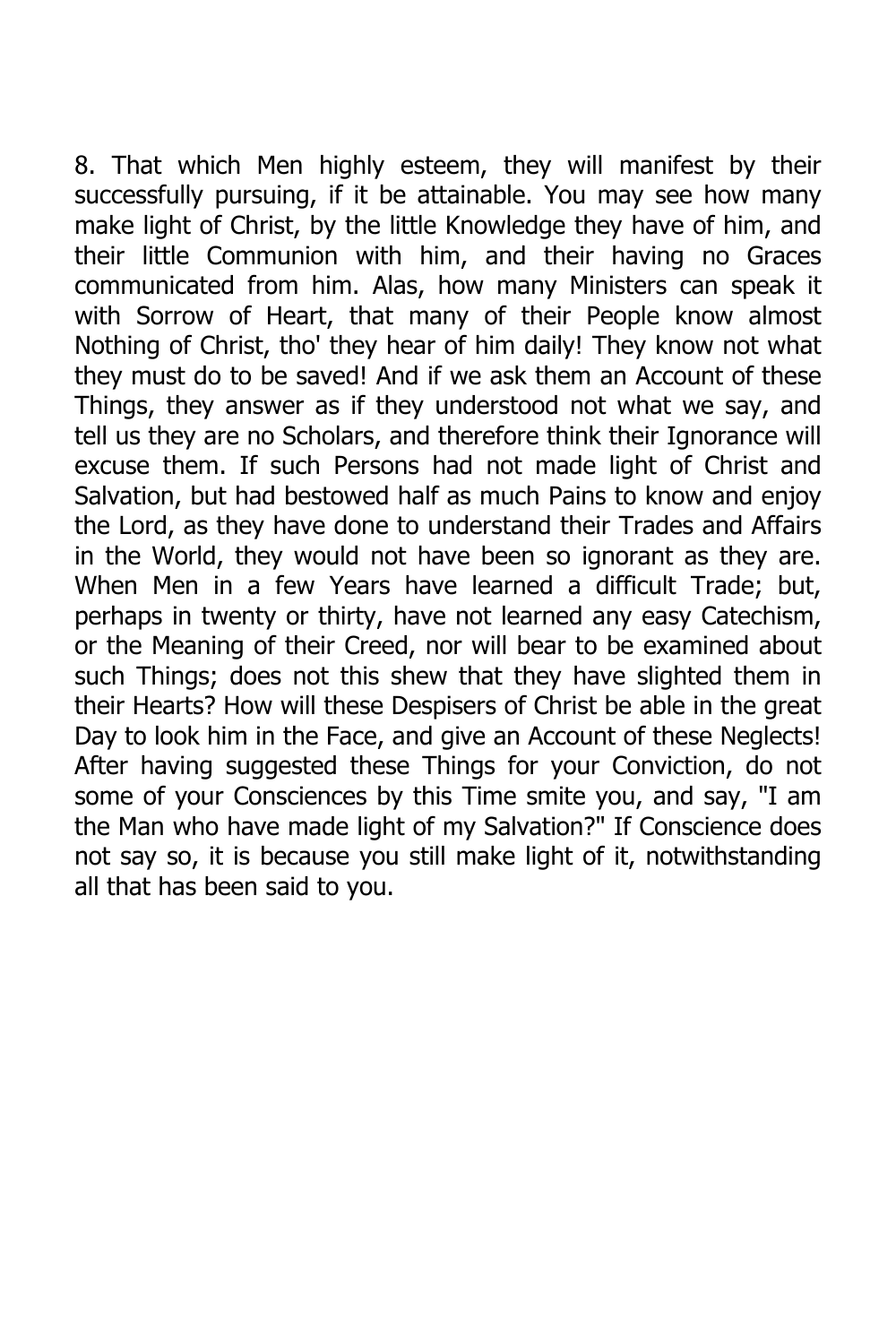## **CHAP. IV.**

Considerations to reform those, who make light of Christ.

FAIN would I have this damning Distemper cured, if it be the Will of the Lord; and therefore I am very unwilling to leave you, Sinners, in such a desperate Condition; did I but know how to remedy it. I will now add some Considerations, which may move you to look better about you. If you are Men of Reason and Understanding, I beseech you weigh them, and make a faithful Use of them: lay open your Hearts to the Work of Grace, and seriously survey the dismal Case you are in, if you are really such as make light of Christ.

1. Consider you make light of him, who did not make light of you, tho' you deserved to be so treated by him. You were worthy of Nothing but Contempt. As Men, what are you but Worms to God? As Sinners you are far more vile than Toads. Yet Christ was so far from making light of you, and of your Happiness, that he humbled himself to put on mortal Flesh, lived a Life of Suffering, and offered himself a Sacrifice to the Justice which you had provoked, that your miserable Souls might have a Remedy. No less hath he shewed to us than Miracles of Love and Mercy, and yet shall we slight them? Angels, whom they less concern, desire to look into them; and shall redeemed Sinners make light of them? What more than devilish Ingratitude is this? The Devils never had a Saviour offered to them, but you have; and do you yet make light of him

2. Consider, the Work of Man's Salvation by Jesus Christ is the Master-Piece of all the Works of God, in which he designs his Love and Mercy to be magnified, as his Wisdom and Power were in Creation. For this Reason the Name of Jesus is Wonderful. Greater Love could none shew than this. How great was the Evil and Misery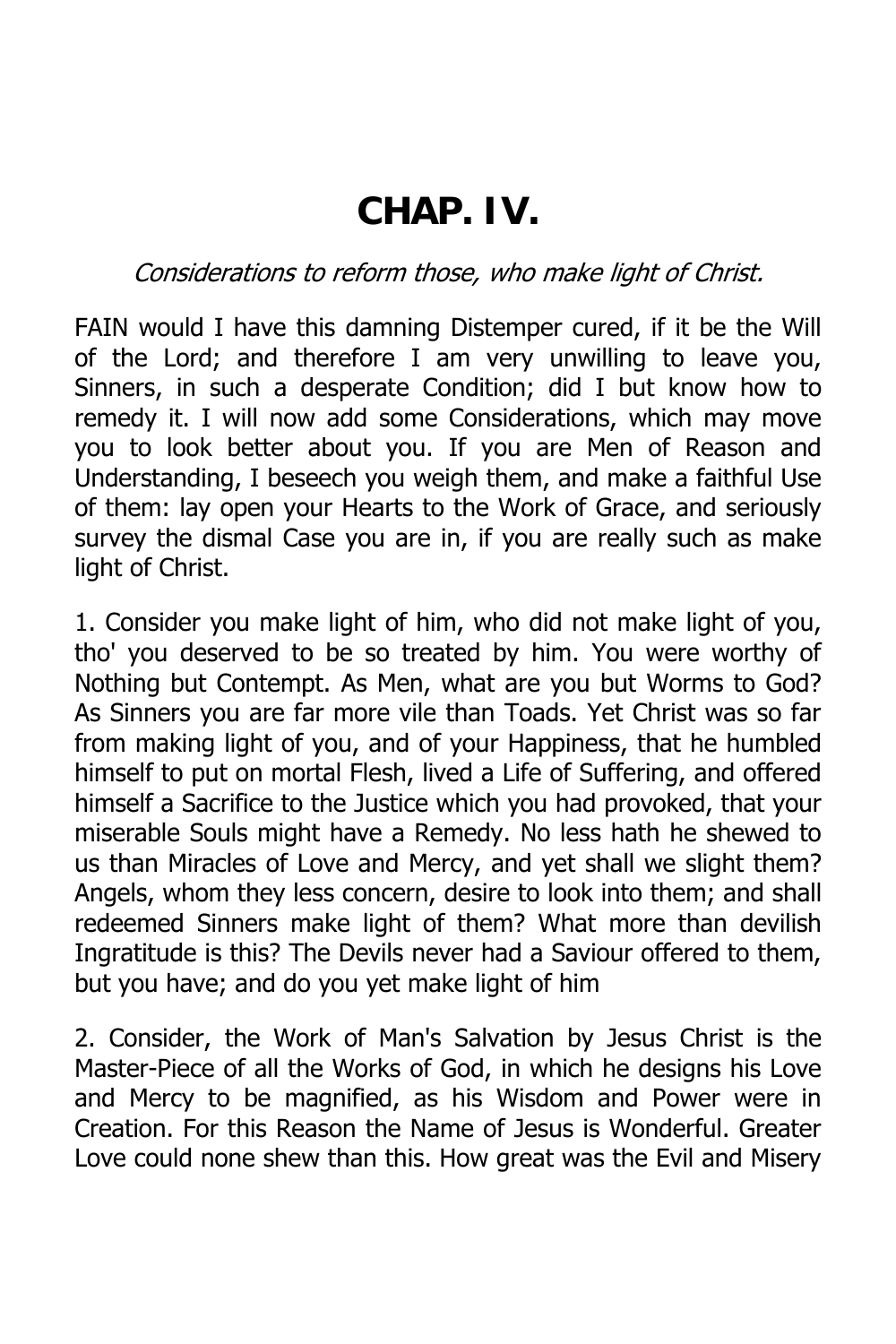from which he delivered us and the Good he procured for us? All are Wonders, from his Birth to his Ascension. And from our new Birth to our Entrance into our Masters Joy, All are Wonders of matchless Mercy. And do you make light of them?

3. Consider, the Things you make light of are the most excellent and of the highest Importance. You slight you know not what. Had you well known, you could not have done it. If thou hadst known the Gift of God, and who it is that speaks to thee, thou wouldst have asked of him, and he would have given thee living Water; as our Lord argued with the Woman of Samaria. Had the Princes of this World known it, they would not have crucified the Lord of Glory. So had you known what Christ is, you would not have made light of him. Had you but seen what they possess in Heaven, and also what Miseries they endure who are shut out, you would never afterwards have made so light of Christ. O Sirs! the Gospel treats not of Things trifling, or to be jested with. I profess to you, when I have the most serious Thoughts of those Things, I am ready to wonder the Souls of Men are not overwhelmed with them; that the Greatness of the Subject does not even drive Men besides themselves; and especially, that Men should be so stupid, as to make light of them. O Lord, that Men did but know what everlasting Glory, and everlasting Torments are! Would they then hear, and read, and think of these Things as they do? Could they forbear crying out in the Congregation, or rest till they have gone to their Minister, and learned what they should do to be saved, that this great Business might be put out of Doubt? Amazing, that an everlasting Heaven and Hell should work no more on Men! How can you forbear thinking, when you are alone, what it is to be everlastingly in Joy or Torment ? Why do not such Thoughts break your Sleep, and interrupt you in the Midst of your Labours? How can you have any Peace in your Minds? How can you eat, or drink, or sleep, till you have got some Ground of everlasting Consolations? Is that a Man, or a Corps, that is not affected with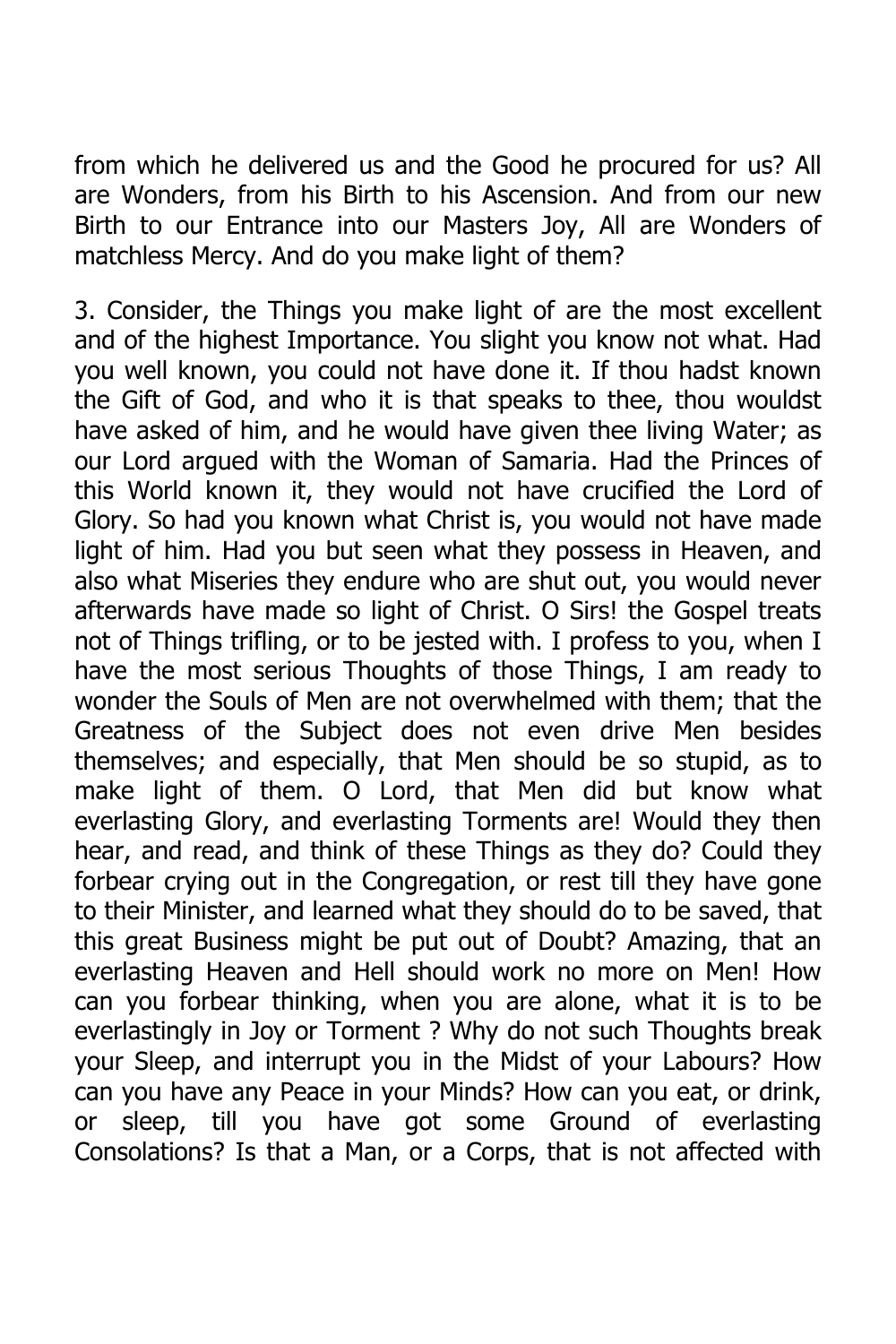these momentous Things? That can sleep, rather than tremble, when he hears how he must stand at the Bar of God? That can follow his worldly Business, and make Nothing of the Business of Salvation or Damnation, even tho' he knows it is near at Hand?- Truly I wonder at the very best of God's Saints upon Earth, that they are no better, and do no more in so weighty an Affair. I wonder at those, whom the World accounts more holy than needs; and despises for making too much ado; that they do so little for Christ and their Souls; that they pour not out their Souls in every Supplication; that they are not more taken up with God and that their Thoughts are not more serious in Preparation for their last Account. I wonder they are not a hundred Times more strict in their Lives, and more laborious and unwearied in their striving for the Crown.-As for myself, I am ashamed of my dull and careless Heart, of my slow and unprofitable Course of Life, and of every Sermon I preach, to think what I have been speaking of, and who sent me, and how much the Salvation or Damnation of Men is concerned in it. I am ready to tremble, lest God should judge me as a Slighter of his Word; and of the Souls of Men, and lest in the best Sermon I should be guilty of their Blood. Methinks we should not speak a Word to Men, in Matters of such Consequence, without Tears, or without the greaten possible Earnestness; and we do not so, because we are too much guilty of the Sin which we reprove.

4. Confider who it is that sends this weighty Message to you. Is it not God himself? Shall the God of Heaven speak, and Men make light of it? You would not slight the Voice of an Angel or a Prince. Confider whose Salvation you make light of. Is it not your own? Are you no more near or dear to yourselves, than to make light of your own Happiness or Misery? Are you in no Care whether you shall be saved or damned? Is Self Love lost? Are you turned your own Enemies? As he that slights his Food, slights his Life; so if you slight Christ, whatsoever you may think, you will find it was your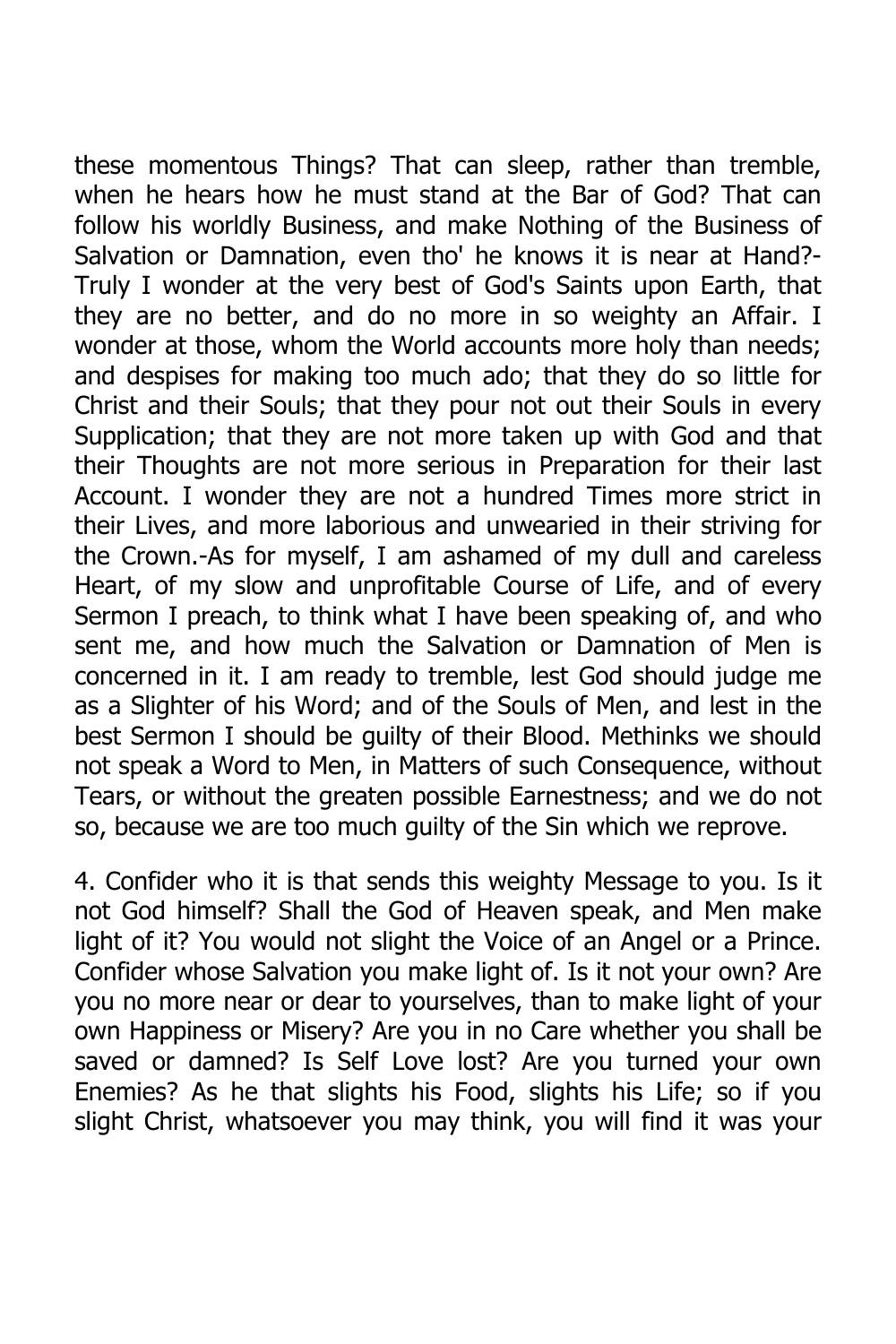own Salvation that you slighted. It is Christ who says, All they that hate me, love Death.

5. Consider how it aggravates your Sin in making light of the Gospel, that you profess to believe it. It is no Wonder a professed Infidel should make light of it, who neither believes that Christ ever died, or rose again, or that there is a Heaven or Hell. But you inexcusable, who make it your Creed and and Religion, call yourselves Christians, have been baptised into into this Faith, and seem to stand to it. What! believe that you shall live in endless joy or Torment, and yet make so light of escaping Torment, and obtaining Joy! What! believe that God will shortly judge you, and yet treat Preparation for it with Indifference! Either say plainly, "I am no Christian. I do not believe these wonderful Things. I will believe Nothing but what I see." Or else let your Hearts be affected with your Belief, and live as you say you believe, when you repeat the Creed, and mention Christ's Coming to Judgment, and the Life everlasting.

6. Consider what those Things are which you prefer before Christ and Salvation. Have you found a better Friend, or a greater and surer Happiness? Good God! What Dung is all that Men make so much of, while they let light by eternal Blessedness? What Joys are they daily taken up with, while Matters of Life and Death are neglected? Had you every One a Kingdom in your Hopes, what were it, compared with an everlasting Kingdom? What is all the Glory and Dignity of this World, all its Lands and Lordships, its Crowns and Kingdoms, but like some poor Creature, that borrows fine Cloths, and mimicks the Part of a King on a Stage, and after a few Minutes comes down, and is stript of all his Finery? Were it not for God's Interest in the Authority of Magistrates, and the Service they might do him, all their Glory is but a Vapour. Death levels all. What Difference is there at Judgment, between your having been a rich Man or a poor Man; a Dives or a Lazarus? O that Men knew what a fleeting Shadow they catch at, while they neglect the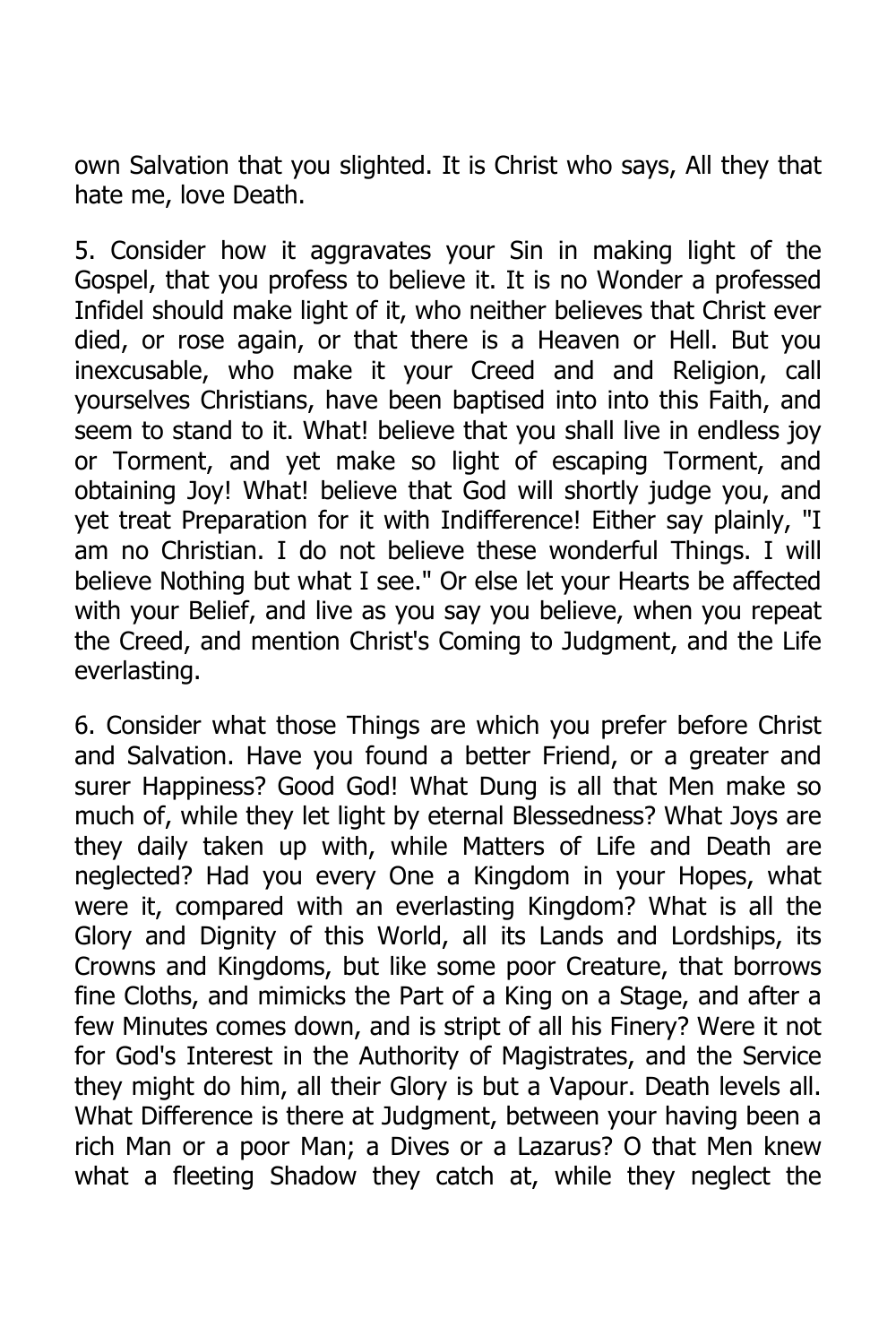everlasting Substance? The most powerful, rich, and prosperous Sinners only lay in Fuel for their Sorrows, while they are fancying it will will be a Treasure of Enjoyments. Alas, they are dreaming of Happiness, and when they awake, what a Change will they find! Their Crown is made of Thorns. Their Joy has such a Sting, as will pierce their Heart thro' all Eternity, except unfeigned Repentance prevent. O how sadly will these Wretches be convinced e'er long, what a foolish Bargain they made, in selling Christ and Salvation for these Trifles! Let your Farms and Merchandize then save you, if they can; and do that for you which Christ would have done. Cry then to your Baal to save you.

7. Consider that to set light by Christ and Salvation is a certain Sign you have no Part in them. If you continue to do so, Christ will set as light by you. Them that honour him, he will honour; and they that despise him, shall be lightly esteemed. You will feel one Day, that you cannot live without him. You will then confess your Need of him. And then you may look for a Saviour where you will, for he will be no Saviour to you, who refused to value him, and submit to him, while he was offered to you. Then who will be the Loser by your Contempt? O what will it be for a poor miserable Soul to cry to Christ for Help in the Day of Extremity, and to hear him say, "Thou didst set light by me in the Day of thy Prosperity, and I will now set as light by thee in thy Adversity. Because I have called, and you refused; I have stretched out my Hand, and no Man regarded; But you have set at Nought all my Counsel, and would none of my Reproof; I also will laugh at your Calamity, I will mock when your Fear cometh, when your Fear cometh as Desolation, and your Destruction cometh as a Whirlwind; when Distress and Anguish come upon you. Then shall you call upon on me, but I will not answer; you shall seek me early, but you shall not find me. For you hated Knowledge; and did not chuse the Fear of the Lord. You would none of my Counsel, you despised all my Reproof. Therefore shall you eat of the Fruit of your own Way, and be filled with your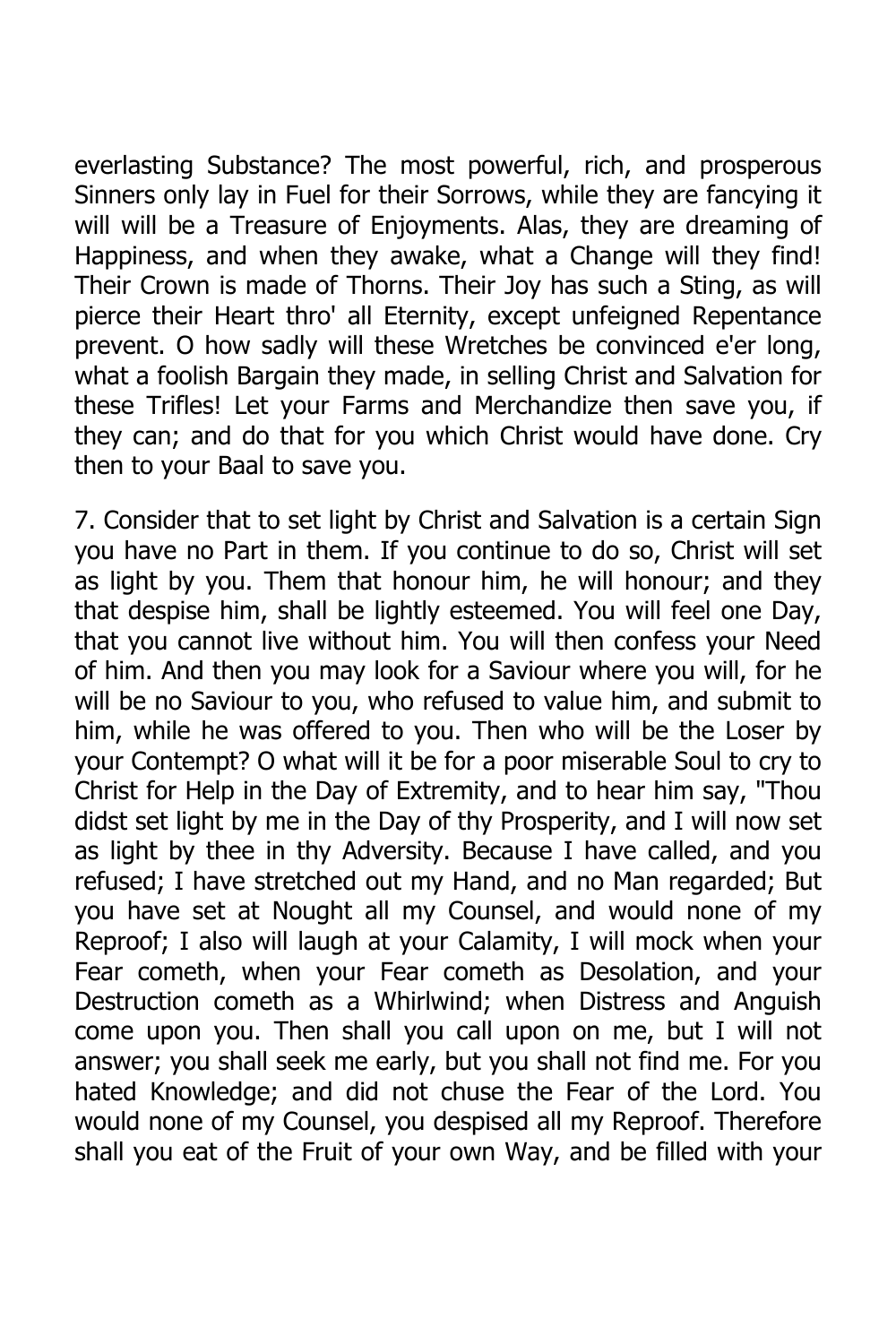own Devices. You that, as Esau, for one Morsel of Meat sold your Birthright, shall then find no Place for Repentance, tho' you seek it carefully with Tears." Do you think that Christ shed his Blood to save them who continue to make light of it, and that prefer their Lusts before his Salvation? Tho' you set so light by Christ and Salvation, God does not do so. He values the Blood of his Son, and everlasting Glory, and will make you value them, if ever you have them. All the World cannot save him who sets light by Christ. And can you find Fault for being denied what you yourselves made light of, and for missing the Salvation which you slighted?

8. Consider, the Time is near when Christ and Salvation will no more be made light of, as they now are.. When God hath shaken your careless Soul out of your Body, and you must answer for all your Sins in your own Name; O then, what would you give for a Saviour! When a Thousand Bills shall be brought against you, and not one to relieve you, you will then reflect, "Now would Christ have stood between me and the Wrath of God! Had Is not despised him, he would have answered every Demand!" When you see the World hath left you, your Companions in Sin have deceived both themselves and you, and that all your merry Days are fled away; then, what would you give for the Christ and Salvation, which you now account not worth your Labour? When you shall see the Judgment-Day, and yourselves doomed to everlasting Perdition for your Wickedness, do you think you shall then make as light of Christ, as you do now? Why will you not judge now, as you know you shall judge then? Will Christ then be worth ten Thousand Worlds, and is he not now worth your highest Esteem, and your best Affections!

9. Consider, God will not only deny you the Salvation you made light of, but he will take from you all that which you preferred before it. He that loves Christ in Sincerity, shall with him have all Things, so far as here they will be for his good; and have Christ hereafter, when earthly Enjoyments shall have lost all their Value.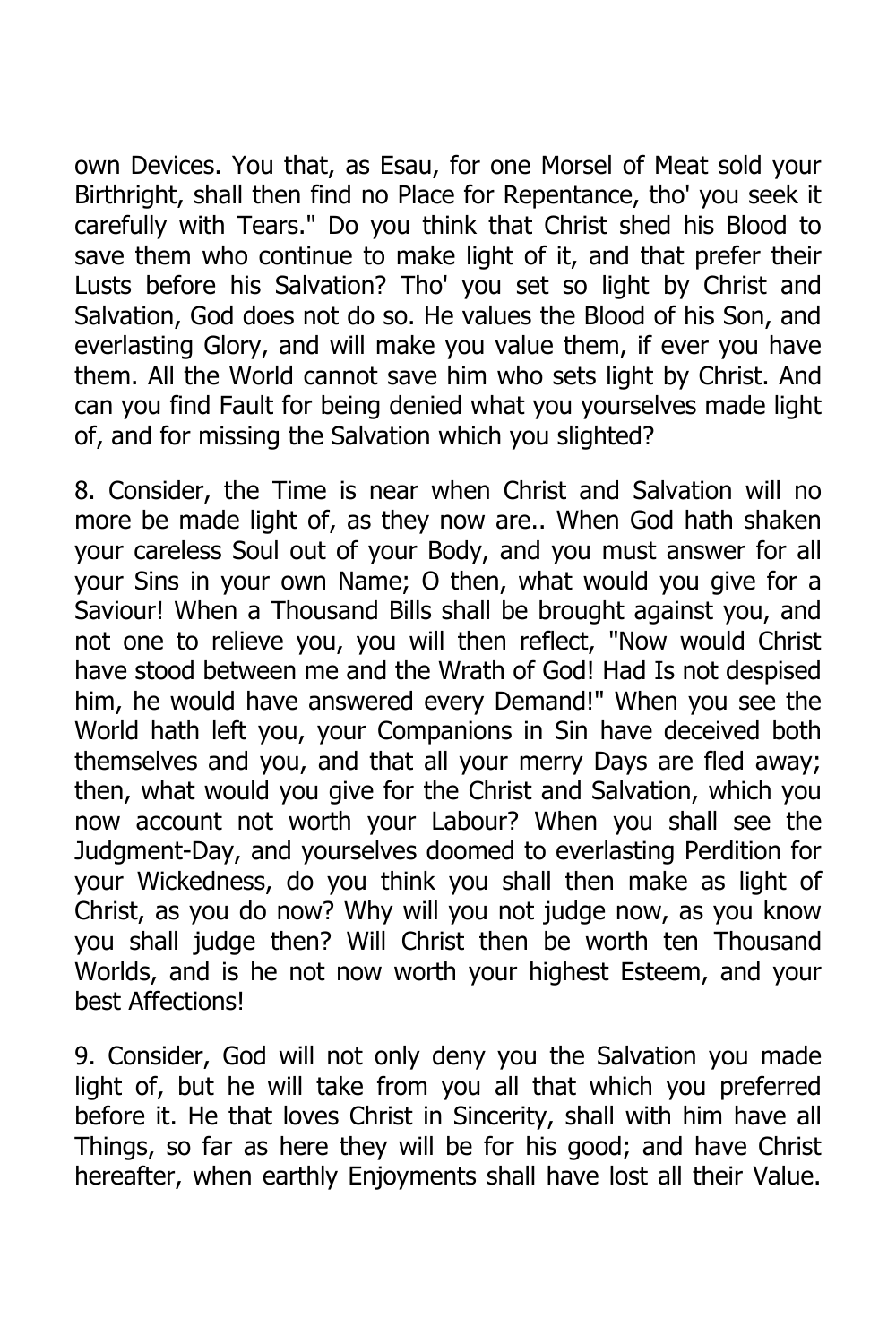He that esteems any Thing here more than Christ, shall have his Comforts on Earth imbittered to him, and be left comfortless for ever and ever.

And what think you now? Does it not appear by these Considerations to be a heinous Sin to make light of Christ and Salvation? Ought you not to be careful lest this should prove your own wretched Condition? God knows it is too common. Whoever is found guilty at last of this Sin, good were it for that Man if he had never been born. He had better have been a Turk or a Savage, that never heard the Name of a Saviour, nor ever had the Offer of Salvation. Christ, whom you make light of, must be your Judge, and for this Sin will he judge you. And as Christ himself asks, how can you escape the Damnation of Hell? Or, as the Apostle asks, how shall you escape if you neglect so great Salvation? Can you escape without a Christ; or will a despised Christ then save you ? If he be cursed that setteth light by his Father, or his Mother; what then is he that setteth light by Christ? It is among the aggravated Sins of Jerusalem, that in her were those who set light by Father and Mother, but how much more aggravated to set light by the Father of Spirits? In the Name of God I beseech you to consider, how you will bear his final Displeasure, whom you now make light of. You that cannot make light of a little Sickness, or Want, or even of a Tooth-Ach, but groan as if you were undone; how can you make light of the Fury of the Lord, which will burn against the Contemners of his Grace? Is it not absolutely necessary to think of these Things before it be for ever too late?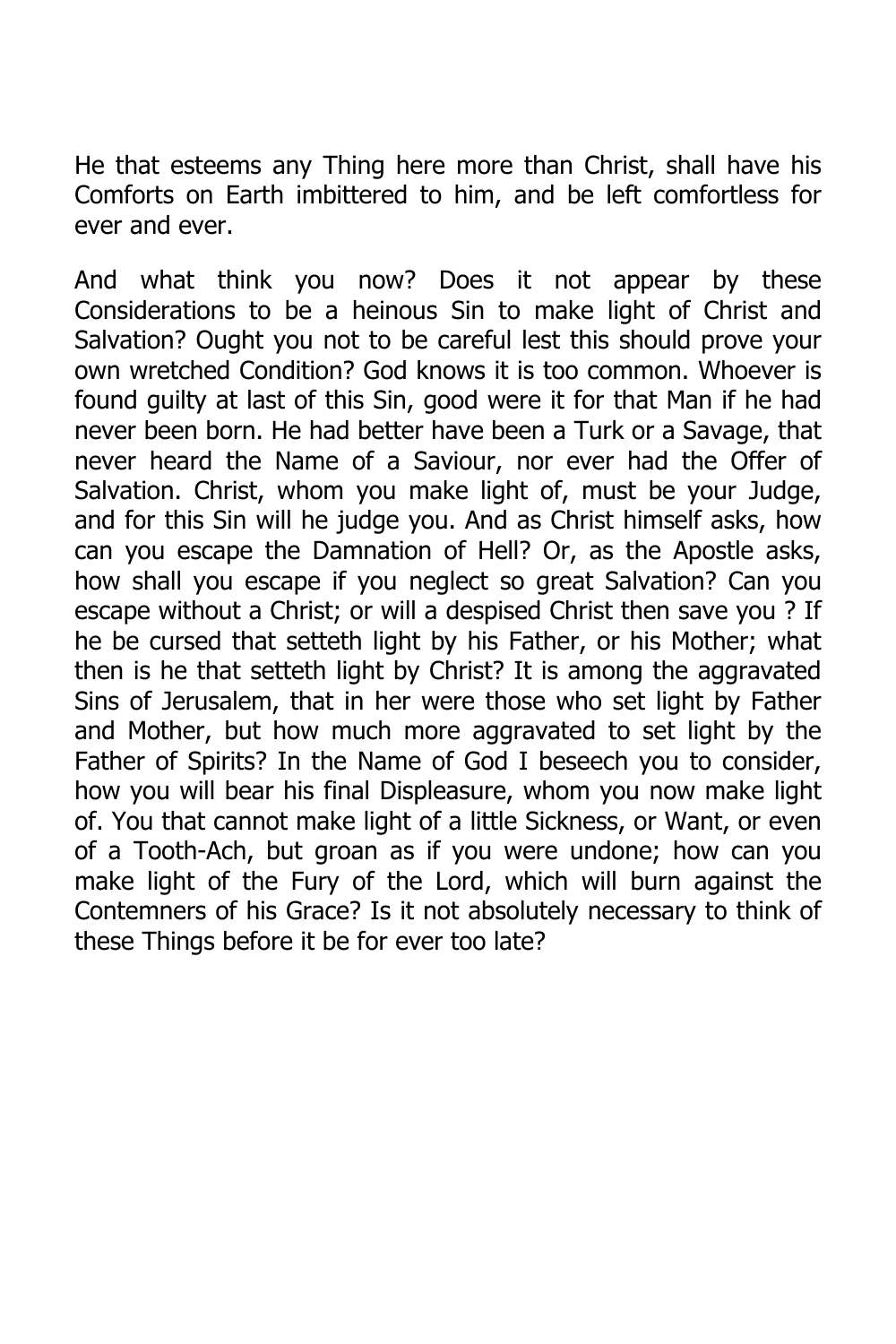### **CHAP. V.**

#### Directions for those who desire to make light of Christ no more.

HAVING endeavoured to convince you of the Evil and Danger of this Sin, I now come to know what you are resolved, upon. What says Conscience? Will you set as light by Christ and Salvation, as you have formerly been doing? Are you resolved still to persist in the same sinful Course? I hope not. O let not your Ministers, who would fain save you, be brought Witnesses against you to condemn you. At least, I beseech you, put not this upon me. If the Lord than say to us at Judgment, "Did you never tell these Men what Christ hath done and suffered for their Souls, and their own need of him, and how nearly it concerned them to regard their own Salvation, and not make light of it?" We must then say, "Yes, Lord, we told them of it as plainly as we could. We would have done it upon our Knees to them, if we had thought thereby to have prevailed. We intreated them as earnestly as we could to consider these Things. They heard of these Things every Day; but alas, we could never fasten them on their Hearts! They gave us the Hearing, but they made light of all that we could say to them." How wretched will your Condition be, if you force us to such an Answer as this!

Perhaps you may be secretly hoping that you are not in the Number of those who make light of Christ. And for fear you should deceive yourselves with false Hopes, let me excite your Caution and Jealousy by mentioning some of those Things on which false Hopes are commonly founded. As for Instance;-You may have a notional and speculative Knowledge of Christ, and of the Necessity of his Blood, and of the Excellency of Salvation; and yet may perish as Neglecters of Christ. This is too common amongst professing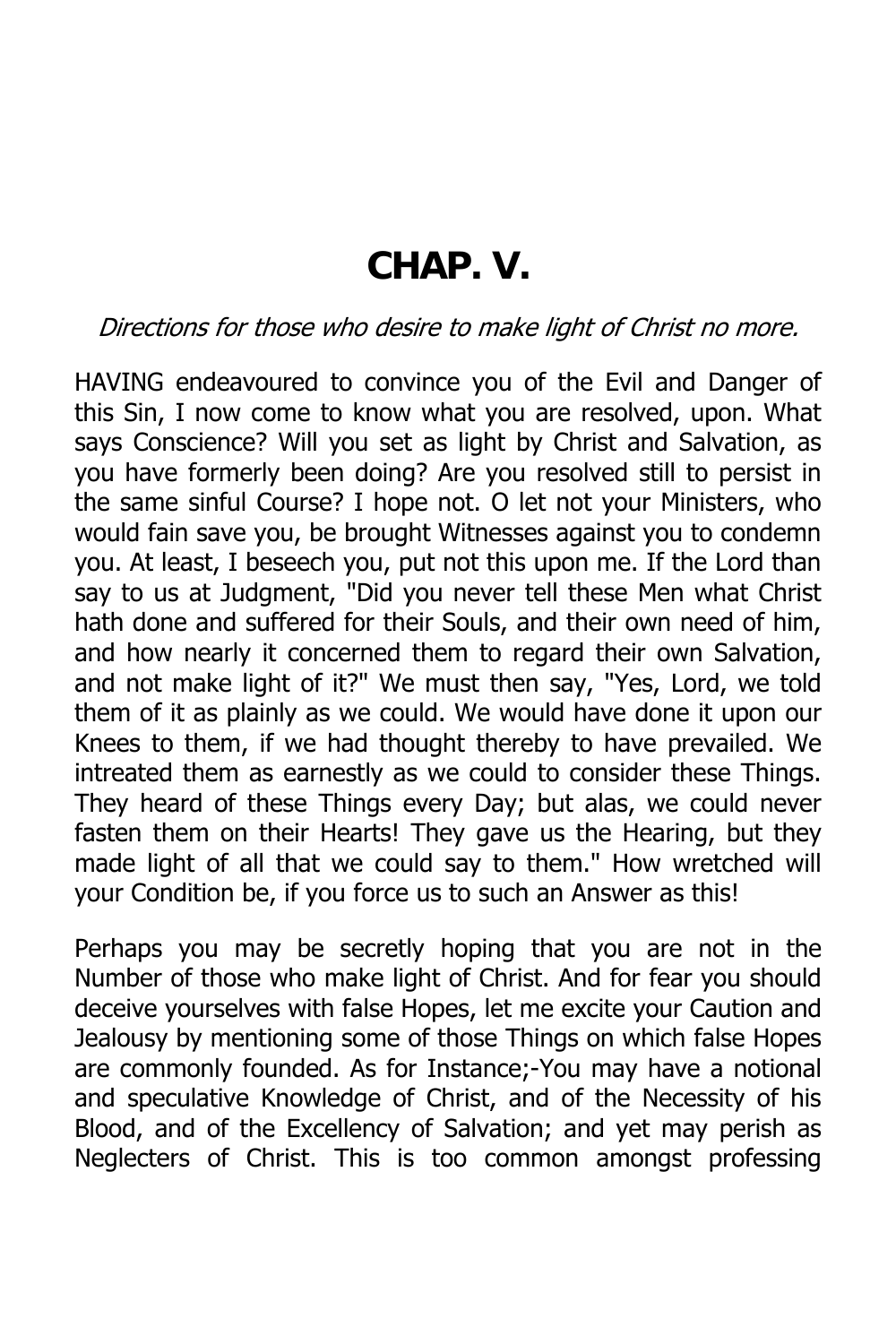Christians.--You may say all that other Men do of Christ. Even Balaam could utter some Evangelical Truths. A Devil could say, Jesus I know, and Paul I know; for the Devils also believe and tremble.-You may weep at the History of Christ's Sufferings, when you read how he was abused by the Jews and the Romans; and yet you may make light of him, and perish for doing so.-You may have a Desire after the Word, and Ordinances of Christ. Herod heard the Word gladly; and so do many, who must nevertheless perish as Neglecters of Salvation.-You may have a longing after Christ to ease your present Distress, and to save you from the Wrath of God; and yet you may perish for making light of Christ.-You may do many Things in Obedience to Christ, so as to consist with your worldly Schemes and Interests, and may escape much of the Pollutions of the World thro' the Knowledge of Christ; and yet may neglect him.-You may part with much of the World for Christ, as Ananias and Sapphira did. Many will lose some of their Profits and Pleasures in Hope of Salvation, who shall perish everlastingly, because they had no more Value for Salvation.-You may be esteemed and admired by others on Account of your Zeal for Christ: and yet perish for making light of him.-You may verily think of yourselves, that you prefer Christ and Salvation before every Thing else, and yet you may be mistaken, and may be judged Despisers of Christ. For Christ does not justify all them, who justify themselves.-You may zealously preach Christ and Salvation, and reprove others for their Neglect, and lament this Sin in the greatest Part of the World, as I am often doing; and yet if you or I have no better Evidence to prove our sincere Esteem .for Christ and Salvation, we are utterly undone.

But that your Hopes in a Matter of such infinite Importance may not deceive you, there are two Things which are absolutely necessary to be found in you. One Thing is this,-Your Esteem for Christ and Salvation must be greater than for all the Honours, Profits, or Pleasures of this World; or else you slight him. No les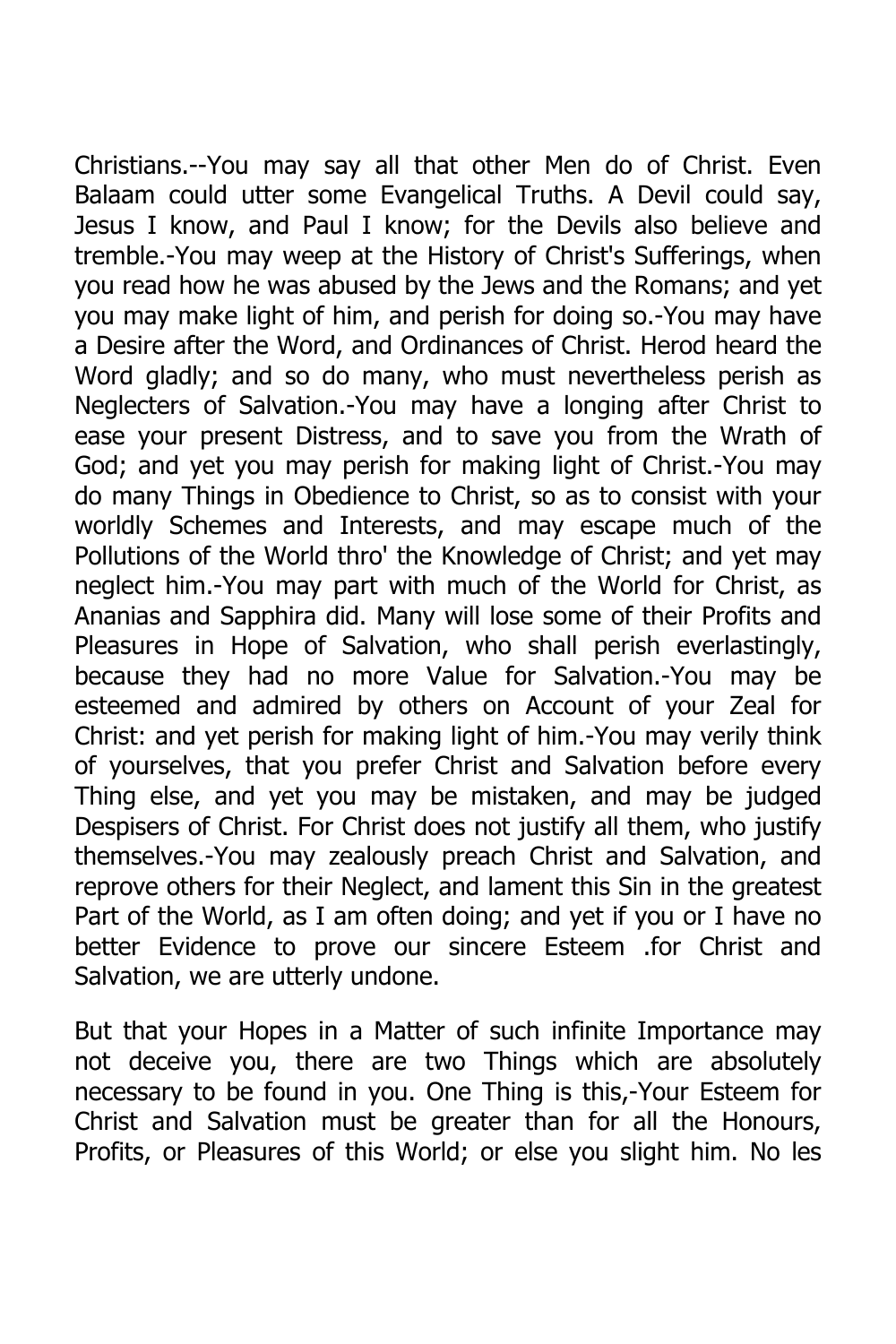than this will be accounted sincere, or be accepted to your Salvation. Think not this hard, when there is no Comparison between the Things in Question. To esteem the greatest Glory on Earth, before Christ and everlasting Glory, is a greater Folly in itself, and a greater Injury to Christ, than to esteem a Dog before your Prince would be either foolish, or unjust. If any Man come to me, says our Lord, and hate not his Father, and Mother, and Wife, and Children, and Brethren, and Sisters, yea, and his own Life also, he cannot be my Disciple.-You must likewise manifest this Esteem for Christ and Salvation in your daily Endeavours, by your seeking after Christ, and parting with any Thing that he shall require of you. God is a Spirit, and will not take an hypocritical Profession, instead of the Heart and spiritual Service which he commands. He will have the Heart, or Nothing; and even the chief Room in the Heart.-If, after considering these two Things, you still say, that you do not make light of Christ, or will do no more, let me farther try you in a few Particulars, whether you really mean as you say, and do not dissemble.

1. Will you for the Time to come make Christ and Salvation the chief Matter of your Care and Study? Thrust them not out of your Thoughts, as a needless or unprofitable Subject; nor allow them only some slight and transient Thoughts, which will not affect you. Will you make it your Business, at least once a Day, when you are alone, to think seriously, what Christ has done for you; or what he will do, if you do not make light of it; what it is to be everlastingly happy or miserable; what all Things in this World are in Comparison of your everlasting Salvation, how soon they will leave you, and what you will then think of them? Will you resolve to withdraw yourselves frequently from the World, and set yourselves to such Considerations as these? If you will not, are you not Slighters of Christ and Salvation, who will not be persuaded to think on them seriously?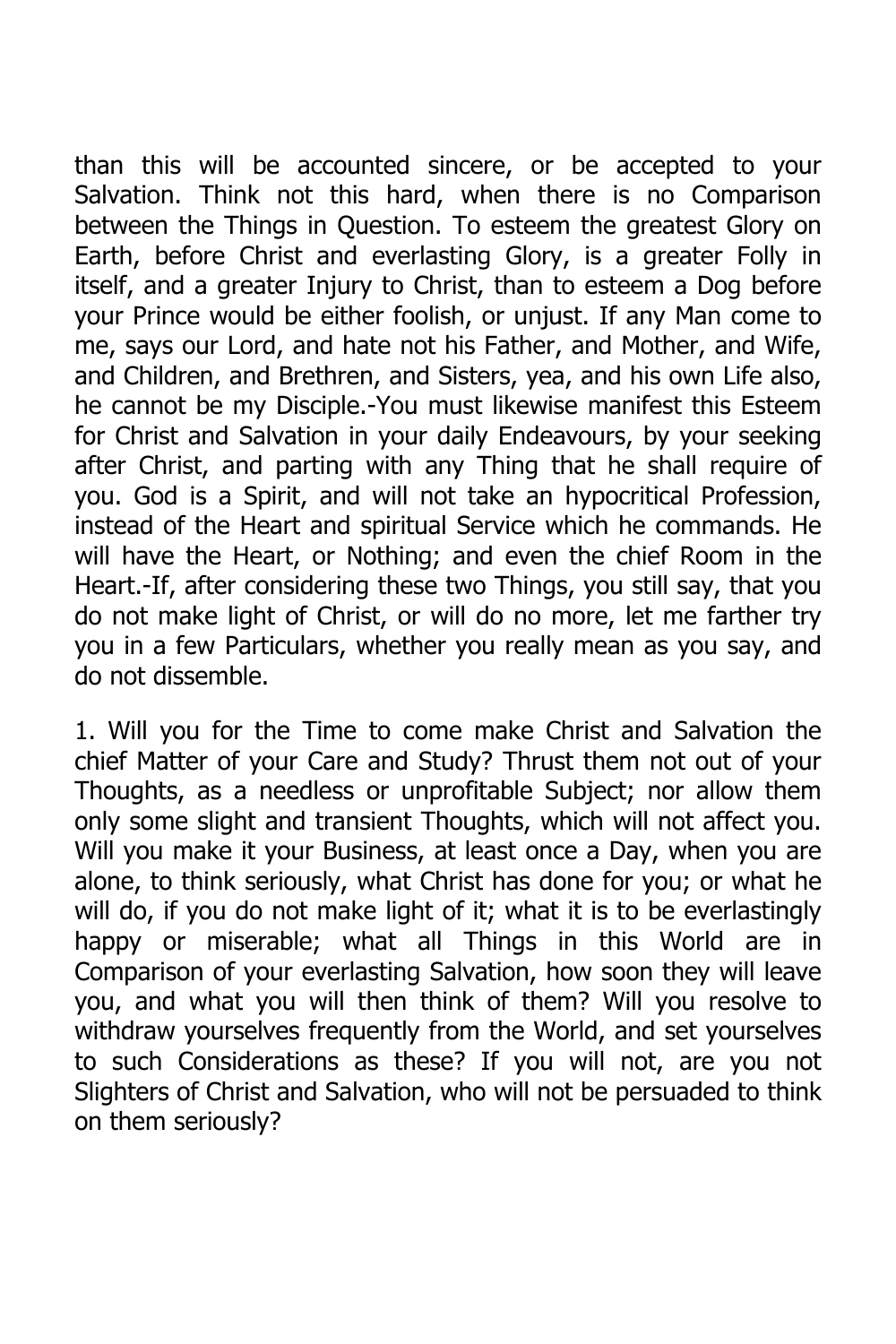2. Will you for the Time to come set a higher Value on the Word of God, which is the Discovery and Charter of your Salvation, and your Guide to it? You cannot esteem Christ, without esteeming his Word. Whoso despiseth the Word, shall be destroyed. Will you therefore attend to the publick Preaching of the Word? Will you daily read it? Will you resolve to obey it whatever it may cost you? If you will not do this, but will make light of the Word of God, you will be judged to have made light of Christ and Salvation, whatever you may fondly promise yourselves.

3. Will you for the Time to come set a higher Value on Christ's Ministers, whom he has appointed to guide you to Salvation? And will you make Use of them for that End? Alas! it is not enough to speak well of your Ministers, and duly contribute to their Maintenance. They are to be as Physicians under Christ, to apply his Remedies to your spiritual Diseases, both in publick and in private; that you may go to them, for their Instructions and Advices, their Exhortations and Prayers. Will you go to them in private, and solicit their Help? And if you have not such near you as are rightly disposed to help you, will you go to such as are, and ask them, What you shall do to be saved, and how you shall prepare for Death and Judgment? Will you obey the Word of God in their Mouths? If you will not inquire of those that should teach you, nor use the Means Christ has appointed for your Help, your own Consciences shall one day witness against you, that you made light of Christ and Salvation. If you doubt whether it be your Duty thus to ask Counsel of your Ministers, as sick Men do of their Physicians, let your own Necessities and the express Declarations of the Word of God resolve you. The Priest's Lips should keep Knowledge, and they should seek the Law at his Mouth; for he is the Messenger of the Lord of Hosts.

4. Will you for the Time to come make Conscience of daily fervent Prayer to God, that you may have a Part in Christ and Salvation? Do not go out of Doors in the Morning, nor lie down to Rest at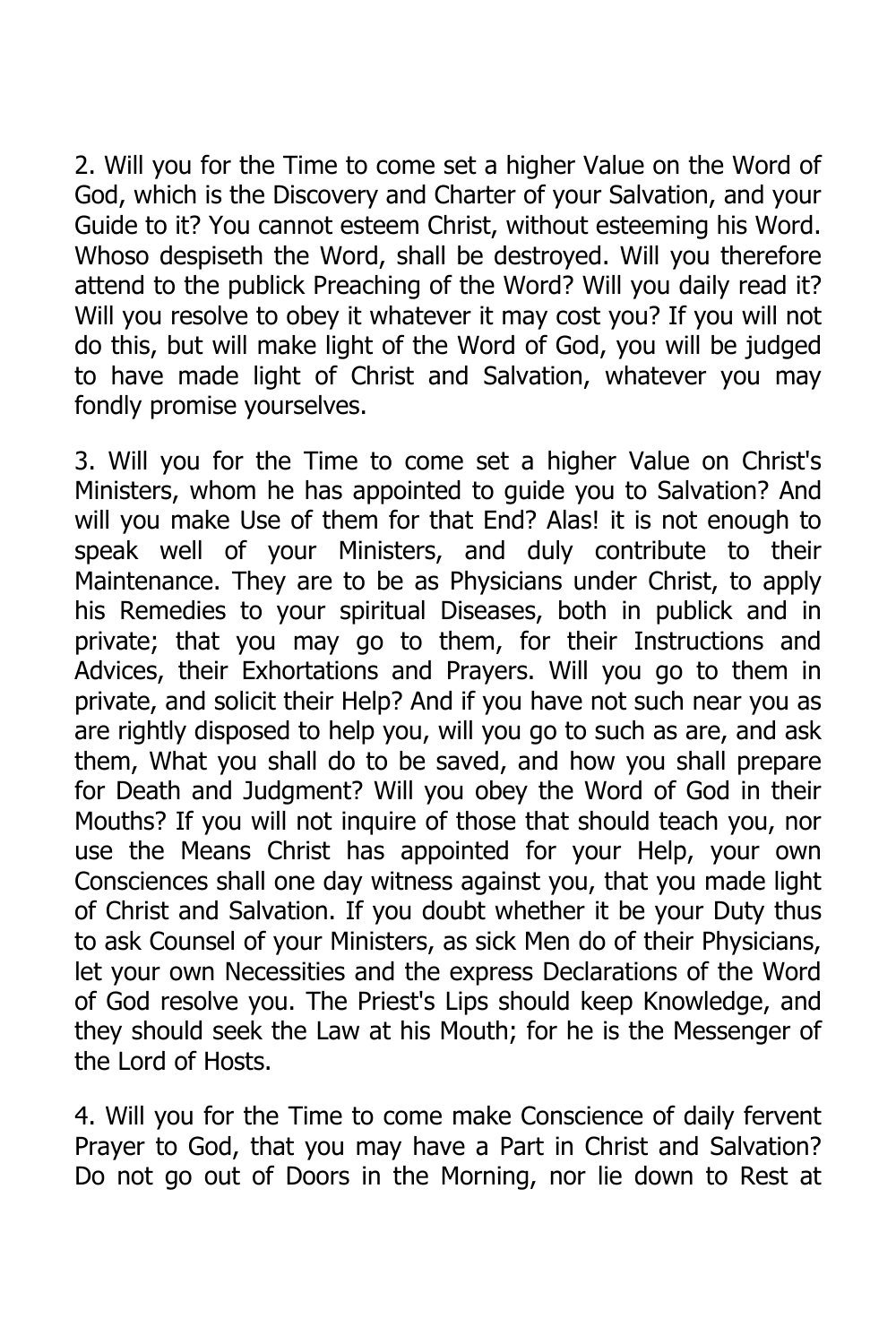Night, till you have first breathed out these Desires to God. Say not, "God knows my Necessities without praying so often." For tho' he does, yet be will have you to know and feel them, and have your Desires and all the Graces of his Spirit exercised in Prayer. It is he that commands you to pray without ceasing. Christ himself spent whole Nights in Prayer, and encourages us always to pray, and not to faint. And if you will not be persuaded to this, how can you say that you do not make light of Christ and Salvation?

5. Will you for the Time to come cast away your known Sins at the Command of Christ? If you have been proud or contentious, malicious and revengeful, be so no more. If you have been Adulterers, or Swearers, or Drunkards, be so no more. You cannot esteem Christ and Salvation, while any known Sin is cherished. What say you? Are you resolved to part with every Sin? If not, when you know it is the Will of Christ, and he has told you that such shall not enter into the Kingdom of Heaven, are not you making light of him?

6. Will you for the Time to come serve God in the most expensive as well as the cheapest Part of his Service? Will you do it not only with your Tongues, but with your Estates, and all your Abilities? Shall the Poor find that you value Christ more than all the World? Pure Religion and undefiled before God and the Father, is this, to visit the Fatherless and Widows in their Affliction, and to keep yourselves unspotted from the World. Will you resolve to cleave to Christ, and make Salvation sure, tho' it cost you all you have in the World? If you think these Terms are too dear, you make light of Christ, and will be judged accordingly.

7. Will you for the Time to come value every Thing that tends to your Salvation, and use every Help that God offers you? Attend upon the Word, Sacraments and Prayer; instruct Children and Servants in the Knowledge of Christ; sanctify the Lord's Day; get into good Company, who set their Faces Heaven-ward; and take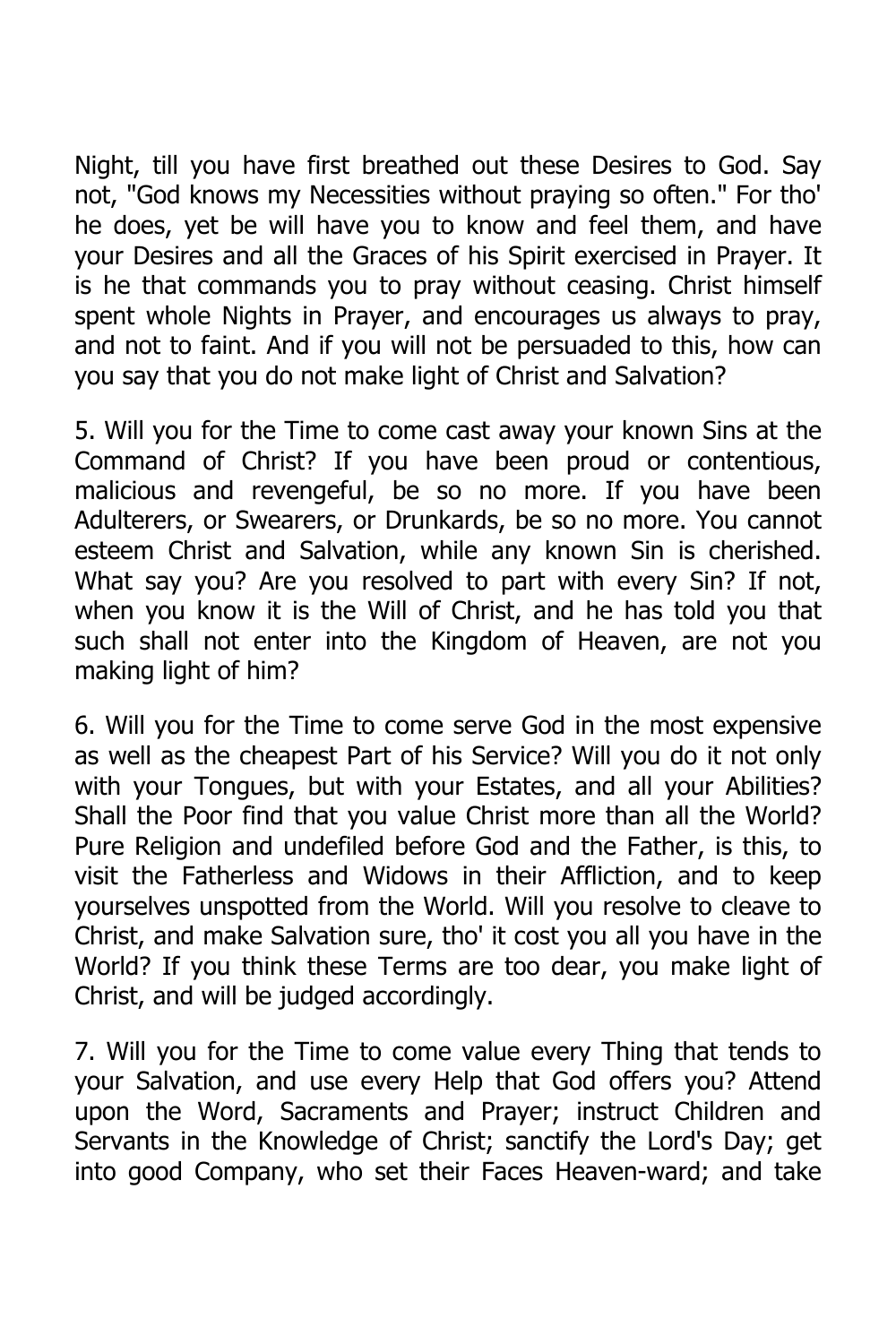Heed of the Company of the Vain, the Voluptuous; the Scornful, or any that would hinder you in your sacred Work? Will you do these Things; or by neglecting them shew, that you are Slighters of Christ?

8. Will you do all these Particulars, not as your Toil, but as your Pleasure and Delight? Will you account it your highest Honour, to be the Disciples of Christ, to be admitted to serve and worship him, and to rejoice with holy Confidence in the Sufficiency of his Sacrifice; by which you may have Pardon of all Sin, and a Right to the Inheritance of the Saints in Light? If you will do these Things sincerely, you will shew your real Value for Christ and Salvation.

Dearly Beloved in the Lord, I have now done what I proposed on this weighty Subject; and what Effect it will have upon any Heart I know not; nor is it in my Power to accomplish what my Soul earnestly desires. Were it the Lord's Will that I might have my Wish, the Words you have been reading should so impress you, as to awaken you out of your Security, and prevent your perishing with those, who make light of Christ and Salvation. O that I could make every Man's Conscience a faithful Preacher to himself, that being ever present with you it might prevail! O that the next Time you go prayerless to Bed, or into your Business, Conscience might cry out, "Have you no more value for Christ and Salvation!" O that the next Time you are tempted to think hardly of a holy Life, I will not say, to scoff at it as more than is needful, Conscience might loudly say, "Dare not to make light of Christ and Salvation!" O that the next Time you are ready to rush upon any known Sin, and to gratify corrupt Inclination against the Command of God, Conscience might earnestly ask you, "Is Christ and Salvation of no more Worth, than to cast them away for every vile Lust!" O that when you are following the World with your most eager Desires, and forgetting an eternal World, and the awful Change which is so near, Conscience might remind you of the infinite Worth of Christ and Salvation! And that when you are next spending the Lord's Day in